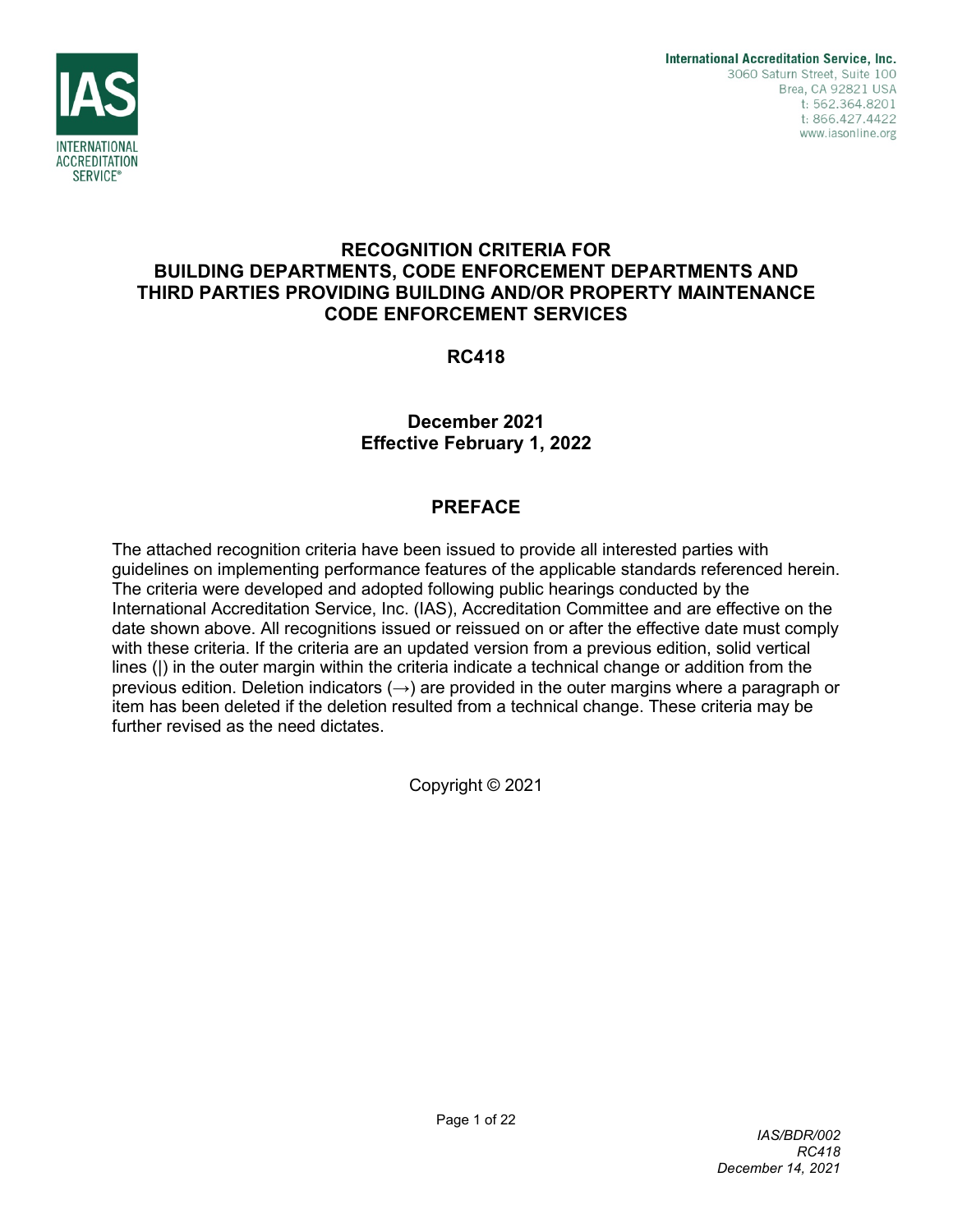# **RECOGNITION CRITERIA FOR BUILDING DEPARTMENTS, CODE ENFORCEMENT DEPARTMENTS AND THIRD PARTIES PROVDING BUILDING AND/OR PROPERTY MAINTENANCE CODE ENFORCEMENT SERVICES**

The IAS Building Department Recognition Program provides a virtual online administrative assessment by IAS that evaluates a building department's/property maintenance code enforcement department's or third-party service provider's practices for building code and/or property maintenance code enforcement permitting, plan review, inspection and related services provided to communities. The IAS Recognition Program serves to recognize building and property maintenance code enforcement departments and third-party service providers and is intended to serve as a voluntary first step towards the attainment of IAS Building Department Accreditation. In addition, the Recognition Program serves to familiarize building and property maintenance code enforcement departments and third-party service providers with the IAS Building Department/Code Enforcement Agency Accreditation Program (AC251).

**NOTE: The numbering sequence in these criteria mirrors the numbering sequence in the September 1, 2021, IAS Accreditation Criteria for Building Departments, Code Enforcement Departments and Third Parties Providing Building and/or Property Maintenance Code Enforcement Services (AC251). (***AC251 is available to download at* [Building Department and Third-](https://www.iasonline.org/services/building-departments-and-third-party-service-providers/)Party Service Provider Accreditation - [International Accreditation Service, Inc. \(iasonline.org\)](https://www.iasonline.org/services/building-departments-and-third-party-service-providers/) *then click on Important Documents***)***.* **For clarity and reference purposes, Annex E contains the sections of AC251 that are specifically** *excluded* **from this Recognition Criteria.**

# **1. INTRODUCTION**

- 1.1. **Scope:** These criteria set forth the requirements for obtaining and maintaining International Accreditation Service, Inc. (IAS), recognition of governmental entities and third-party service providers responsible for enforcement of building and construction laws, property maintenance codes, or other jurisdictional ordinances relating to enhancing the quality of life within their jurisdictions, such as fire, zoning or traffic laws. These criteria supplement the IAS Rules of Procedure for Recognition of Building Departments, Code Enforcement Departments, and Third Parties Providing Building and/or Property Maintenance Code Enforcement Services.
- 1.2. **Normative and Reference Documents**: Publications listed below refer to current editions (unless otherwise stated).
	- 1.2.1. *IAS Accreditation Criteria for Building Departments, Code Enforcement Departments and Third Parties Providing Building and/or Property Maintenance Code Enforcement Services (AC251).*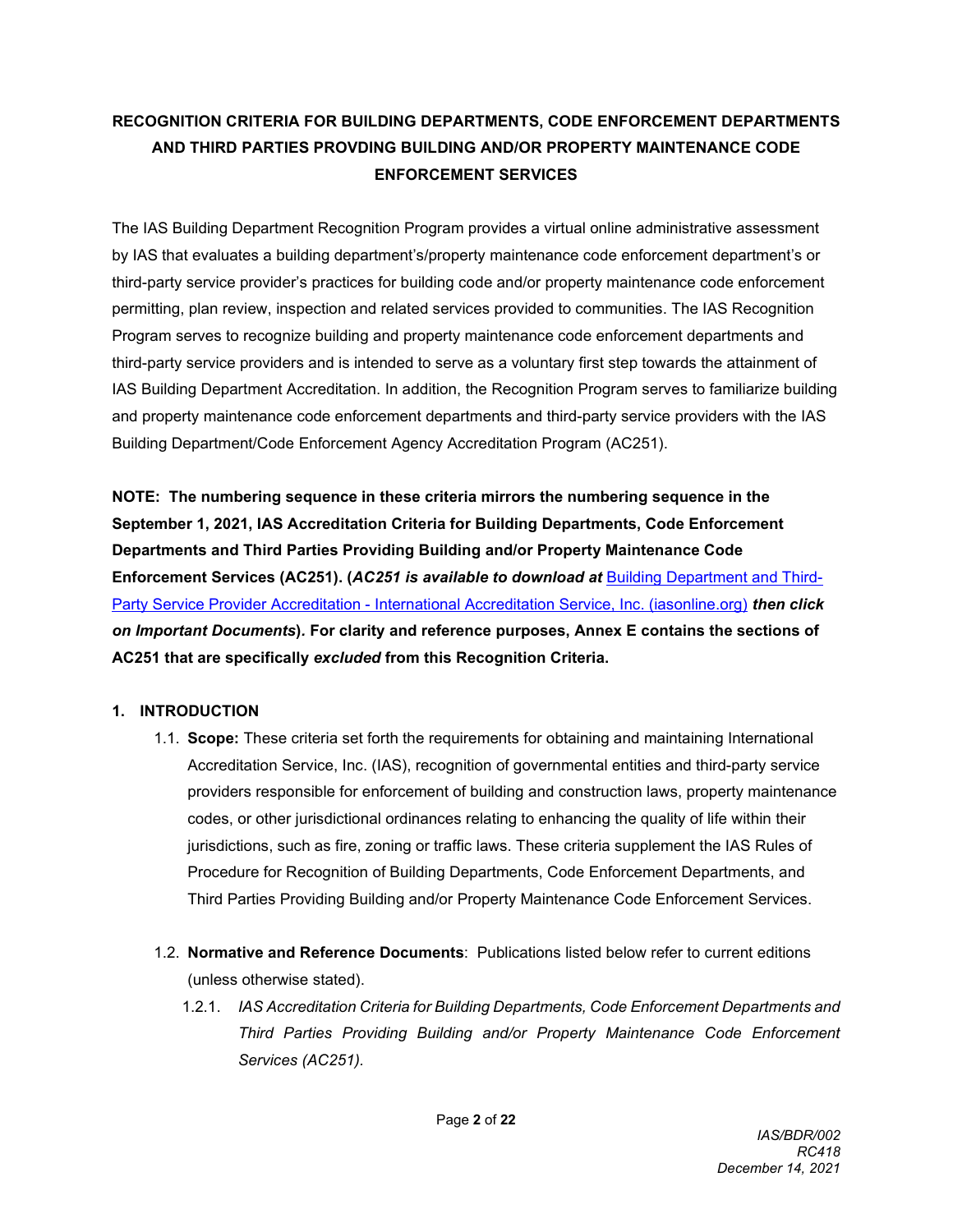- 1.2.2. *International Building Code*® (IBC) current edition, and related construction codes published by the International Code Council.
- 1.2.3. *International Property Maintenance Code*® *(IPMC)* published by the International Code Council.
- 1.2.4. *British Columbia Building Code* (BCBC) and Vancouver Building By-law, current editions.
- 1.2.5. *Building Department Administration*, by Robert E. O'Bannon, published by the International Code Council.
- 1.2.6. IAS Rules of Procedure for Building Department Regulatory Agencies and Third-Party Service Providers.
- 1.2.7. IAS Rules of Procedure for Recognition of Building Departments, Code Enforcement Departments, and Third Parties Providing Building and/or Property Maintenance Code Enforcement Services.
- 1.2.8. National Flood Insurance Program (NFIP) Regulation 44 CFR Parts 59 and 60.

# **2. DEFINITIONS**

- 2.1. **Accreditation:** Formal third-party recognition that a body fulfills specified requirements and is competent to carry out specific conformity assessment and regulatory tasks.
- 2.2. **Accreditation Committee:** A committee of government officials and subject matter experts appointed by the IAS Board of Directors to monitor the work of and to develop accreditation criteria for IAS.
- 2.3. **Accreditation Review Committee (ARC):** A committee established by the IAS Board of Directors to render accreditation decisions on the IAS Building Department/Code Enforcement Agency Accreditation program.
- 2.4. **Alternate Materials and Methods of Construction:** A material, design or method of construction that has been approved where the authority having jurisdiction finds that the proposed design or product is satisfactory and complies with the intent of the provisions of the code.
- 2.5. **Appeal:** Request for reconsideration of any administrative decision by the department related to its enforcement authority. Administrative decisions include:
	- refusal to accept an application for issuance of permit,
	- refusal to proceed with plan check or inspections,
	- corrective action requests,
	- refusal to agree with the designer's code interpretation,
	- decisions to deny, suspend or halt construction work,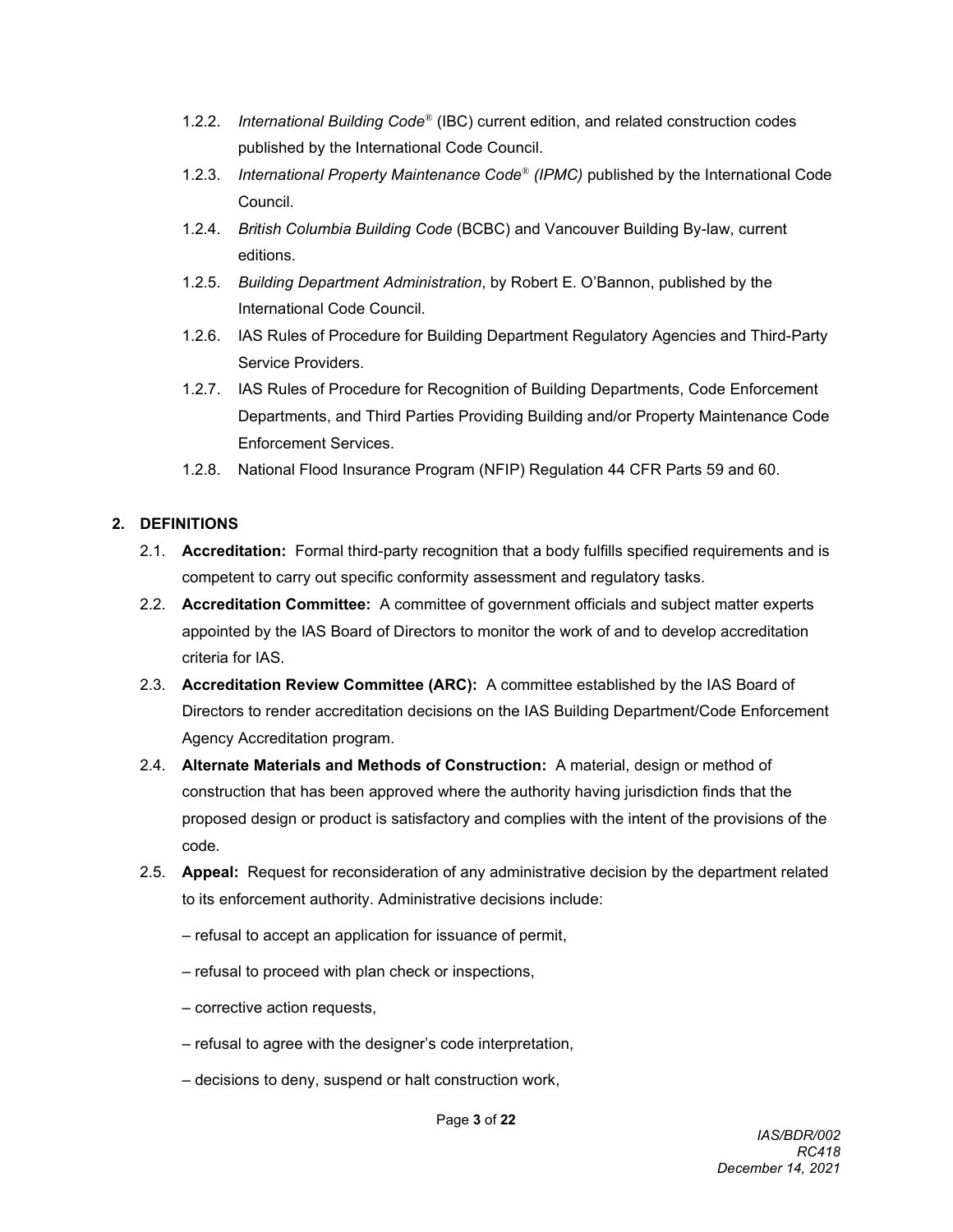- any other action that impedes the attainment of a permit for construction or certificate of occupancy.
- 2.6. **Approved:** Acceptable to the official having jurisdiction.
- 2.7. **Approved Agency:** An established and recognized agency regularly engaged in conducting tests or furnishing inspection services when such agency has been approved. Accreditation by the International Accreditation Service as a testing laboratory or inspection agency meets the intent of IBC Section 1702.1 relative to approved agencies.
- 2.8. **Building:** Any structure used or intended to support or shelter any use or occupancy.
- 2.9. **Building Code Administrator/Building Official/Code Official:** The officer or other designated authority charged with the administration and enforcement of codes as adopted in their jurisdiction.
- 2.10. **Building Department/Code Enforcement Department:** Authoritative body which performs functions related to enforcement of construction and other laws and/or enforcement of property maintenance code requirements.
- 2.11. **Certified Contractor:** Any contractor who possesses a certificate of competency issued by state regulators and is allowed to contract in any jurisdiction in the state without being required to fulfill the competency requirements of that jurisdiction.
- 2.12. **Competent:** Ability to apply knowledge and skills to achieve intended results. **Note:** Demonstrated competence is sometimes referred to as qualification.
- 2.13. **Complaint:** Expression of dissatisfaction, other than appeal, by any person or organization, concerning some matter related to the agency, where a response is expected.
- 2.14. **Construction Documents:** Written, graphic and pictorial documents prepared or assembled to describe the design, location and physical characteristics of a building project.
- 2.15. **Contract Staff:** A third-party individual or entity hired by the local jurisdiction to perform plan review and/or inspection services.
- 2.16. **Control:** The direction, regulation and coordination of procedures and related documents to assure consistency of operations.
- 2.17. **Document:** Information captured in any medium, including written text (paper or digital), flow charts, drawings or sketches, photographs, audio or video recordings, and others.
- 2.18. **External/Internal Pressures and Influences:** Interference with due process of code enforcement by persons in a position of power (such as elected officials).
- 2.19. **Historic Buildings:** Buildings that are listed in or are eligible for listing in the National Register of Historic Places or designated as historic under appropriate state or local law.
- 2.20. **Impartiality:** Possessing the qualities of independence, neutrality, fairness, open-mindedness, even-handedness, detachment, and balance; and freedom from conflicts of interest, adverse influence, bias, and/or prejudice.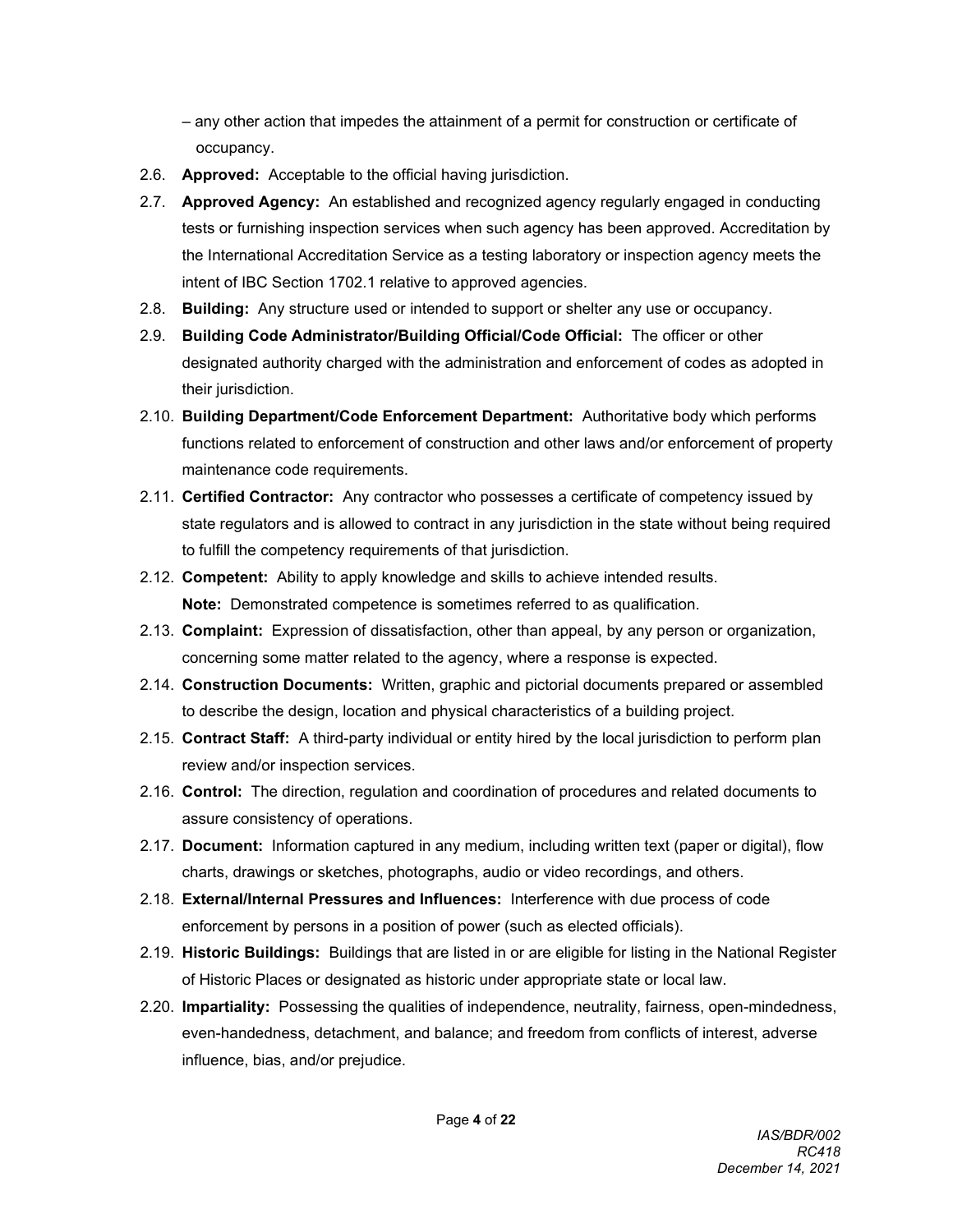- 2.21. **Internal Audits:** An audit is a systematic, independent and documented process to obtain and evaluate objective evidence to determine the extent to which the audit criteria are fulfilled. An internal audit is an audit conducted by, or on behalf of, the organization itself for the purpose of identifying the extent to which the requirements of the quality management system are followed, as well as the effectiveness of current processes, and is carried out by personnel not responsible for the work or process being audited.
- 2.22. **Jurisdiction:** The geographic area over which the authority to enforce adopted codes is exercised.
- 2.23. **Life-Safety Error:** Omission or flaw in design or construction that has the potential to negatively impact occupant and/or rescuer safety; or, the failure to meet, in design or construction, a required minimum standard intended to minimize the effects of fire and related hazards to occupants and/or rescuers. (May include, for example, errors in the design, construction or installation of major structural components, exiting systems, fire alarms and sprinklers, smoke control systems, control systems for hazardous materials, etc.)
- 2.24. **Management or Operational Audits:** Independent evaluations conducted by a qualified entity, at the request of the elected or appointed officials, to measure the operational consistency and overall efficiency of the department/code enforcement agency.
- 2.25. **Management Reviews:** Reviews performed by management of internal audit findings (including internal quality audits) to assess the organization's level of procedural conformance, identify and correct areas of nonconformance and inefficiency, and engage staff in improving processes and procedures.
- 2.26. **Nonconformity:** nonfulfillment of a requirement.
- 2.27. **Permit:** An official document issued by the authority having jurisdiction which authorizes performance of a specified activity.
- 2.28. **Permit Applicant:** An individual or corporation applying for a building construction permit or plan review in accordance with local codes or other normative documents.
- 2.29. **Policy:** Directive formally expressed by an organization's top management.
- 2.30. **Procedure:** See "Standard Operating Procedures."
- 2.31. **Process:** A series of actions or operations which are intended to end in a particular result.
- 2.32. **Record:** A document which provides evidence of activities performed or results achieved (see definition for "Document").
- 2.33. **Registered Contractor:** Any contractor who has registered with the appropriate state agency pursuant to fulfilling the competency requirements in the jurisdiction for which the registration is issued. Registered contractors may contract only in such jurisdictions.
- 2.34. **Registered Design Professionals:** Individuals registered or licensed to practice their respective design professions as defined by the statutory requirements of the professional registration laws of the state or jurisdiction in which the project is to be constructed.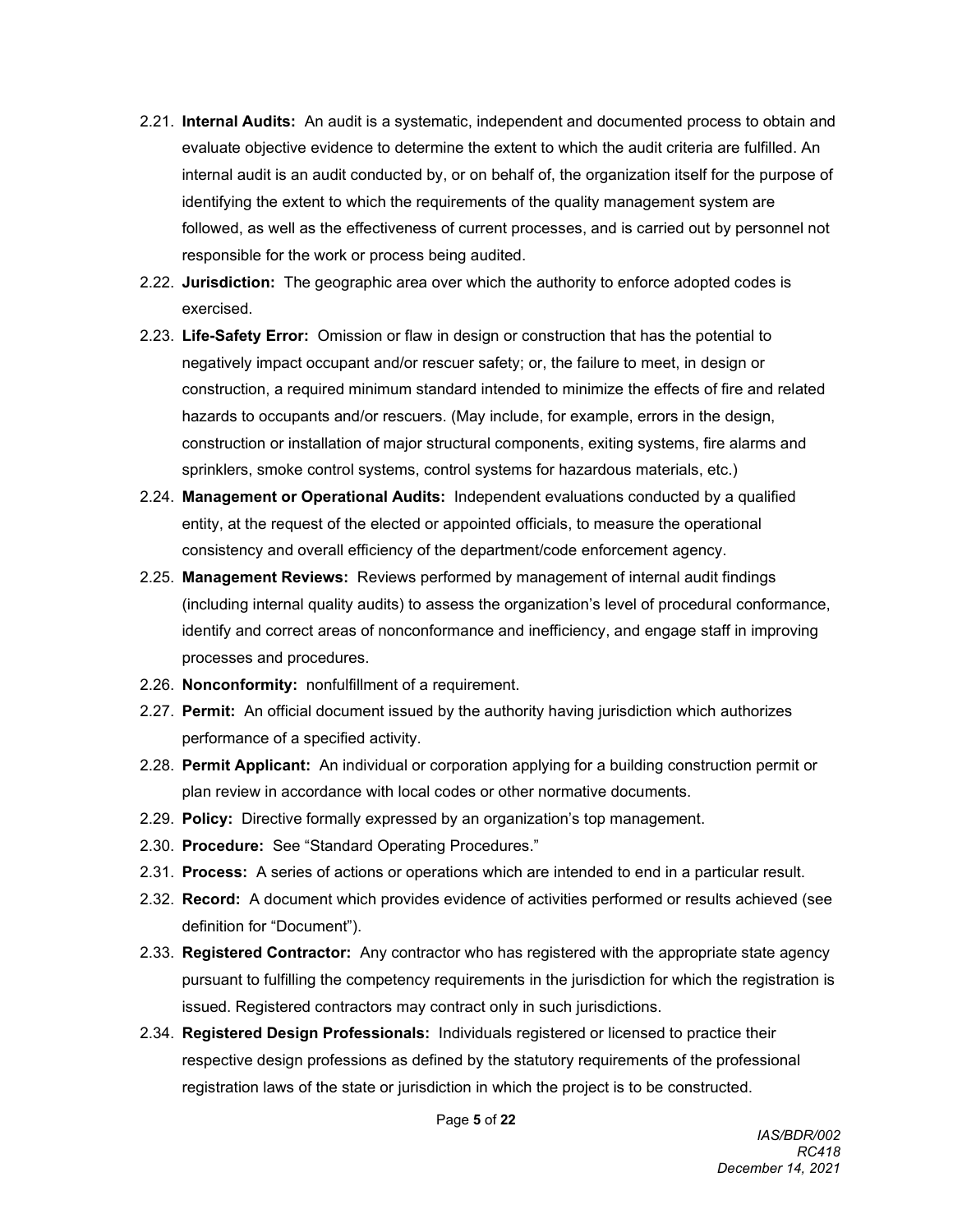- 2.35. **Service Goals:** Goals set for performance in each area of service offered by the building department or code enforcement agency. Goals must be quantified (expressed as a number, rating or grade) and established in cooperation with users of department services (citizens, architects, engineers, contractors, etc.) as well as elected and appointed officials. A system must be in place to regularly measure progress in meeting service goals. As part of this system, targets shall be established for improvements in three separate areas of overall service: timeliness (turnaround time); quality (error rate); and professionalism (quality of interactions with staff [e.g., knowledge, attitude, responsiveness and helpfulness of staff members] as perceived by users of department services).
- 2.36. **Special Inspection/Field Review:** Inspection as herein required of the materials, installation, fabrication, erection or placement of components and connections requiring special expertise to ensure compliance with approved construction documents and referenced standards (see IBC Section 1704). Special inspection agencies are required to demonstrate competence, to the satisfaction of the building or other code official, for inspection of the construction or operation requiring special inspection. IAS-accredited special inspection agencies satisfy the requirements of Section 1702 of the IBC.
- 2.37. **Standard Operating Procedures:** Established or prescribed methods to be followed routinely for the performance of designated operations or in designated situations.
- 2.38. **Structure:** That which is built or constructed (see "Building").
- 2.39. **Third Party:** A competent, independent entity approved by the building or other code official having jurisdiction to perform specified tasks.
- 2.40. **Third-Party Service Provider (TPP):** Non-governmental third-party permitting, plan review, inspection service providers and includes property maintenance code enforcement services.
- 2.41. **Top Management:** The person or group of people who direct and control the organization, body, department, division or company seeking recognition.

# **3. ELIGIBILITY**

Recognition services are available to regulatory agencies and third-party service providers that provide any of the following services (or any combination thereof) related to building and/or property maintenance code enforcement:

- 3.1. Permitting
- 3.2. Plan review
- 3.3. Inspections
- 3.4. Property maintenance code enforcement
- 3.5. Construction code and/or property maintenance code adoption, promulgation and/or oversight.

# **4. REQUIRED BASIC INFORMATION**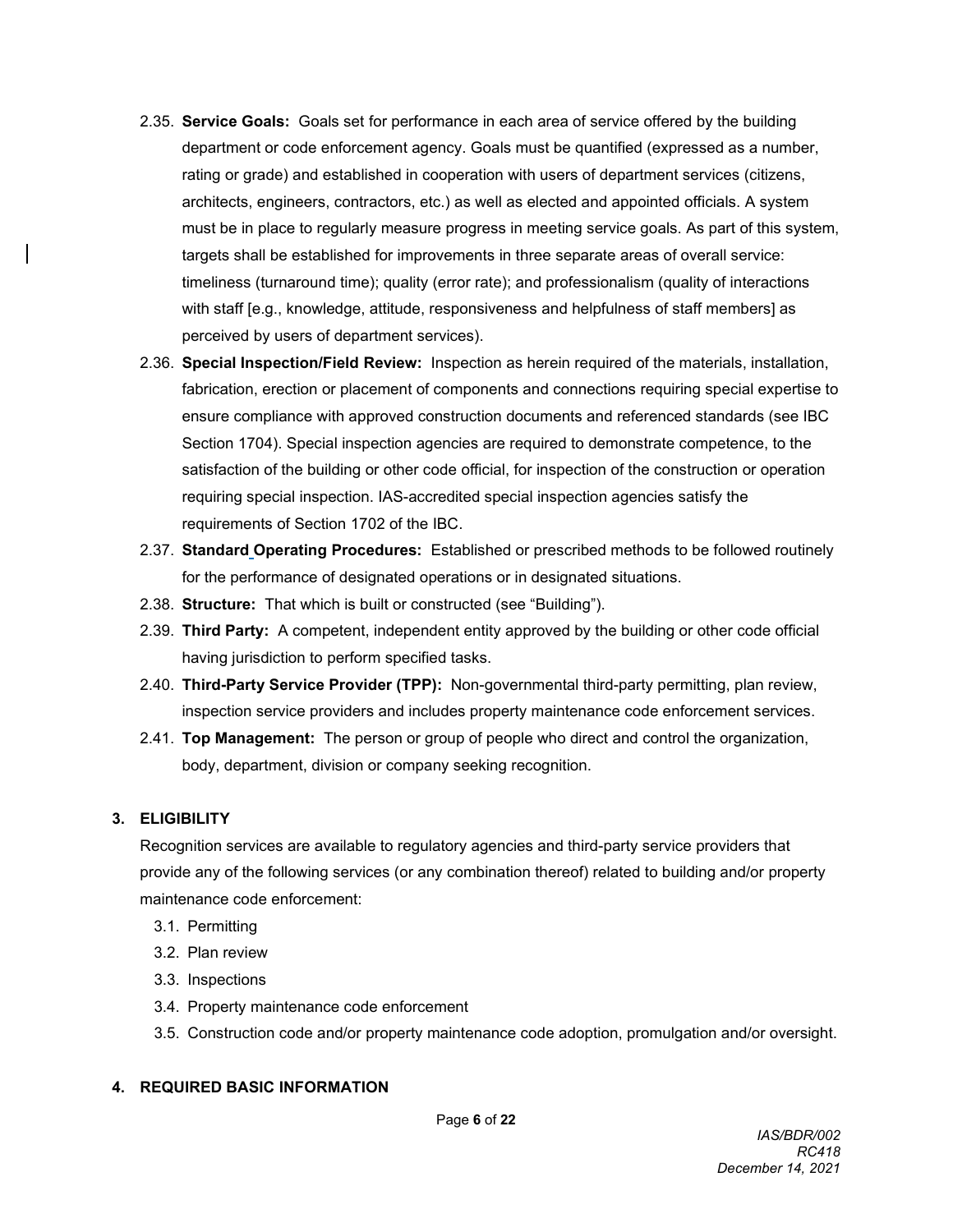- 4.1. Regulatory agencies and third-party service providers must demonstrate compliance with the following requirements:
	- 4.1.1. The requirements of these recognition criteria.
	- 4.1.2. Regulatory agencies and third-party providers must comply with the IAS Rules of Procedure for Building Department Regulatory Agencies and Third-Party Service Providers.
	- 4.1.3. Regulatory agencies providing building code enforcement services must comply with Annex A of this document.
	- 4.1.4. Third-party providers of building department services must comply with Annex B of this document.
	- 4.1.5. Building departments in British Columbia, Canada, must comply with Annex C of this document.
	- 4.1.6. Building departments, code enforcement departments, and third-party service providers providing property maintenance code enforcement services must comply with Annex D of this document.
- 4.2. All applicants must comply with the following sections of this document (as applicable to services provided):

## 4.2.1. **Property Maintenance Building/Code Enforcement — Administration**

#### 4.2.1.1. **General Operations**

- 4.2.1.1.1. Effectively coordinate workflows with other related functions, such as zoning, transportation, stormwater, floodplain management, fire inspections, contractor licensing, occupational licensing, etc., when responsibility for components for plan review, permitting, inspection and/or other functions are under separate departments or agencies. Have a system in place to coordinate, track and manage operational activities (such as for plan reviews, permit issuance, inspections, etc.).
- 4.2.1.1.2. Have emergency response plans in place (coordinated with other departments, as applicable) and be adequately prepared and ready to identify damaged buildings and conduct safety inspections following a natural hazard event.
- 4.2.1.1.3. Have policies, statutes and/or other adequate measures in place which provide code officials freedom from external/internal pressures and influences (as defined in Section 2) that could possibly impair the enforcement of codes.
- 4.2.1.1.4. (This section intentionally left blank for future content.)
- 4.2.1.1.5. **Quality Management System:** There shall be established and maintained a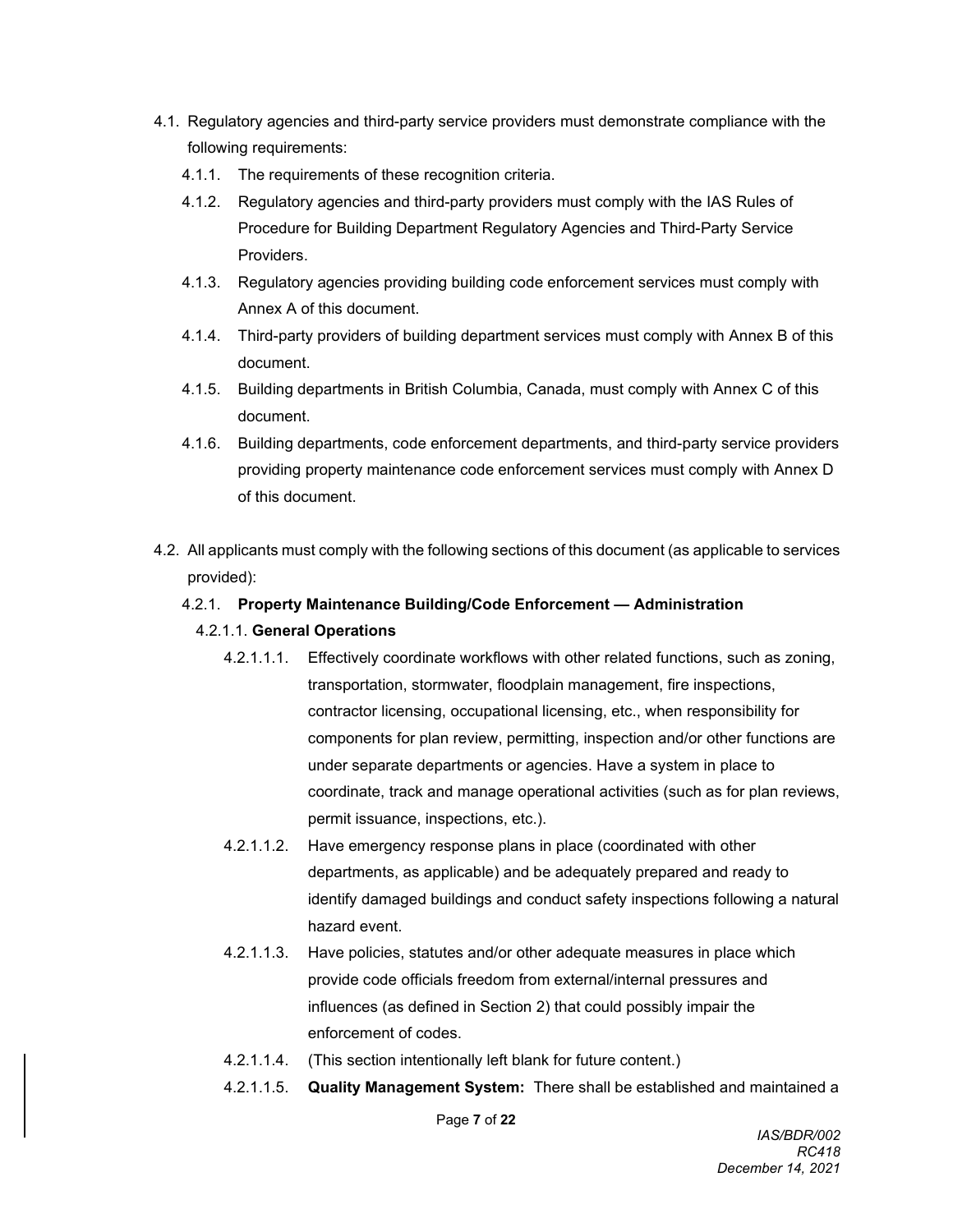quality management system capable of achieving the consistent fulfillment of the recognition criteria (RC418) and shall address the following:

- 4.2.1.1.5.1. **Management Commitment:** Top management shall demonstrate customer focus and commitment to and support of the quality management components of this Recognition Criteria.
- 4.2.1.1.5.2. **Internal Audits:** Internal service goals audits shall be conducted semiannually to provide information on whether the quality management system and service goals conform to its own requirements for its quality management system and the requirements of RC418 and is effectively implemented and maintained. In addition:
	- 4.2.1.1.5.2.1. Internal audits shall be planned and implemented with consideration to areas of responsibility, importance of processes to be audited, changes affecting the organization, and results of previous audits,
	- 4.2.1.1.5.2.2. Competent auditors shall be selected to ensure objectivity and impartiality of the audit process,
	- 4.2.1.1.5.2.3. Internal quality management system audit results shall be documented and retained. Service goals audits shall be documented in a summary report that compares audit findings to the stated service goals,
	- 4.2.1.1.5.2.4. Audit results shall be reported to relevant management,
	- 4.2.1.1.5.2.5. Appropriate corrections shall be made, and corrective actions taken without undue delay.
- 4.2.1.1.5.3. **Management Reviews:** Top management shall review the quality management system components required by this Recognition Criteria to ensure their continuing suitability, adequacy, effectiveness and alignment with the strategic direction of the organization and shall:
	- 4.2.1.1.5.3.1. Consider status of actions from previous management reviews,
	- 4.2.1.1.5.3.2. (This section intentionally left blank for future content)
	- 4.2.1.1.5.3.3. Review information on the performance and effectiveness of the quality management system, including trends in:
		- 4.2.1.1.5.3.3.1. Customer satisfaction and stakeholder feedback,
		- 4.2.1.1.5.3.3.2. The extent to which service goals have been met,
		- 4.2.1.1.5.3.3.3. (This section intentionally left blank for future content)
		- 4.2.1.1.5.3.3.4. Nonconformities and corrective actions,
		- 4.2.1.1.5.3.3.5. Monitoring of data and measurement results,
		- 4.2.1.1.5.3.3.6. Audit results (including results of external audits),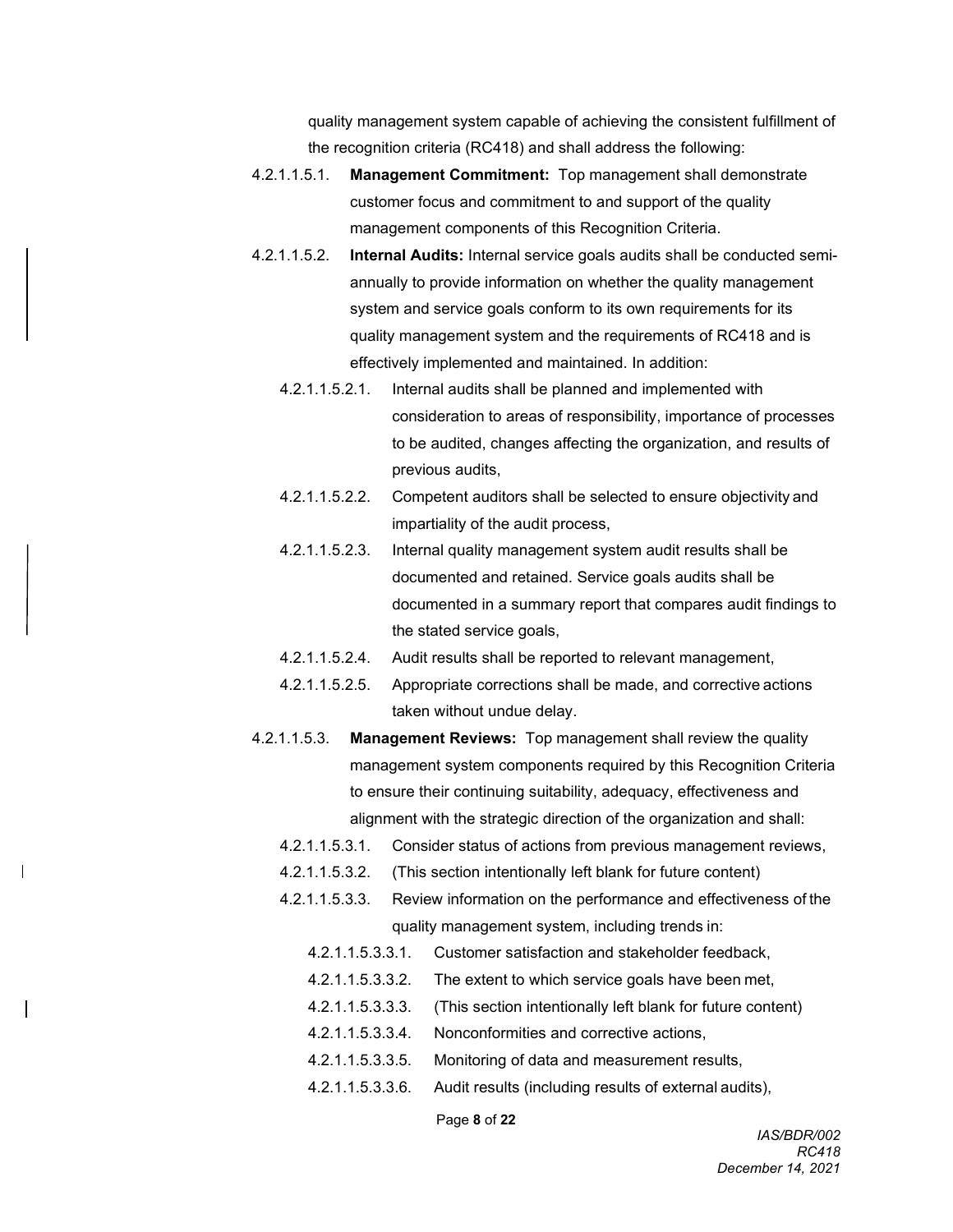4.2.1.1.5.3.3.7. Performance of external providers.

- 4.2.1.1.5.4. **Corrective Actions:** A nonconformity arising from an audit or complaint shall be addressed by:
	- 4.2.1.1.5.4.1. Reacting to control and correct it and manage consequences,
	- 4.2.1.1.5.4.2. Ensuring it does not recur or occur elsewhere by determining the cause and looking for the existence of similar nonconformities:
		- 4.2.1.1.5.4.2.1. Implementing corrective action,
		- 4.2.1.1.5.4.2.2. Reviewing effectiveness of corrective action,
		- 4.2.1.1.5.4.2.3. Updating opportunities for improvement documented during management review,
		- 4.2.1.1.5.4.2.4. Making changes, if necessary, to the quality management system,
		- 4.2.1.1.5.4.2.5. Retaining documented information on the nature of the nonconformity, actions taken, and results of corrective action.
- 4.2.1.1.5.5. **Control of Documents and Records**: Documented information (including records) required by the quality management system, and by this RC418, shall be controlled to ensure availability and suitability for use where and when needed.
	- 4.2.1.1.5.5.1. The organization shall identify which documents and records are to be controlled and have a process to achieve and demonstrate control of the following activities:
		- 4.2.1.1.5.5.1.1. Distribution, access, retrieval and use of controlled documents and records,
		- 4.2.1.1.5.5.1.2. Storage and preservation, including preservation of legibility of controlled documents and records,
		- 4.2.1.1.5.5.1.3. Changes to controlled documents (e.g., version control),
		- 4.2.1.1.5.5.1.4. Retention and disposition of controlled documents and records.
	- 4.2.1.1.5.5.2. Controlled documents and records shall be adequately protected (e.g., from loss of confidentiality, unauthorized access, improper use, or loss of integrity).

#### 4.2.1.1.5.6. **Complaints and Appeals**

4.2.1.1.5.6.1. Complaints against personnel or contractors and complaints or reports of code violations, building bylaw violations (in British Columbia), and other similar violations, shall be logged, investigated and resolved.

Page **9** of **22**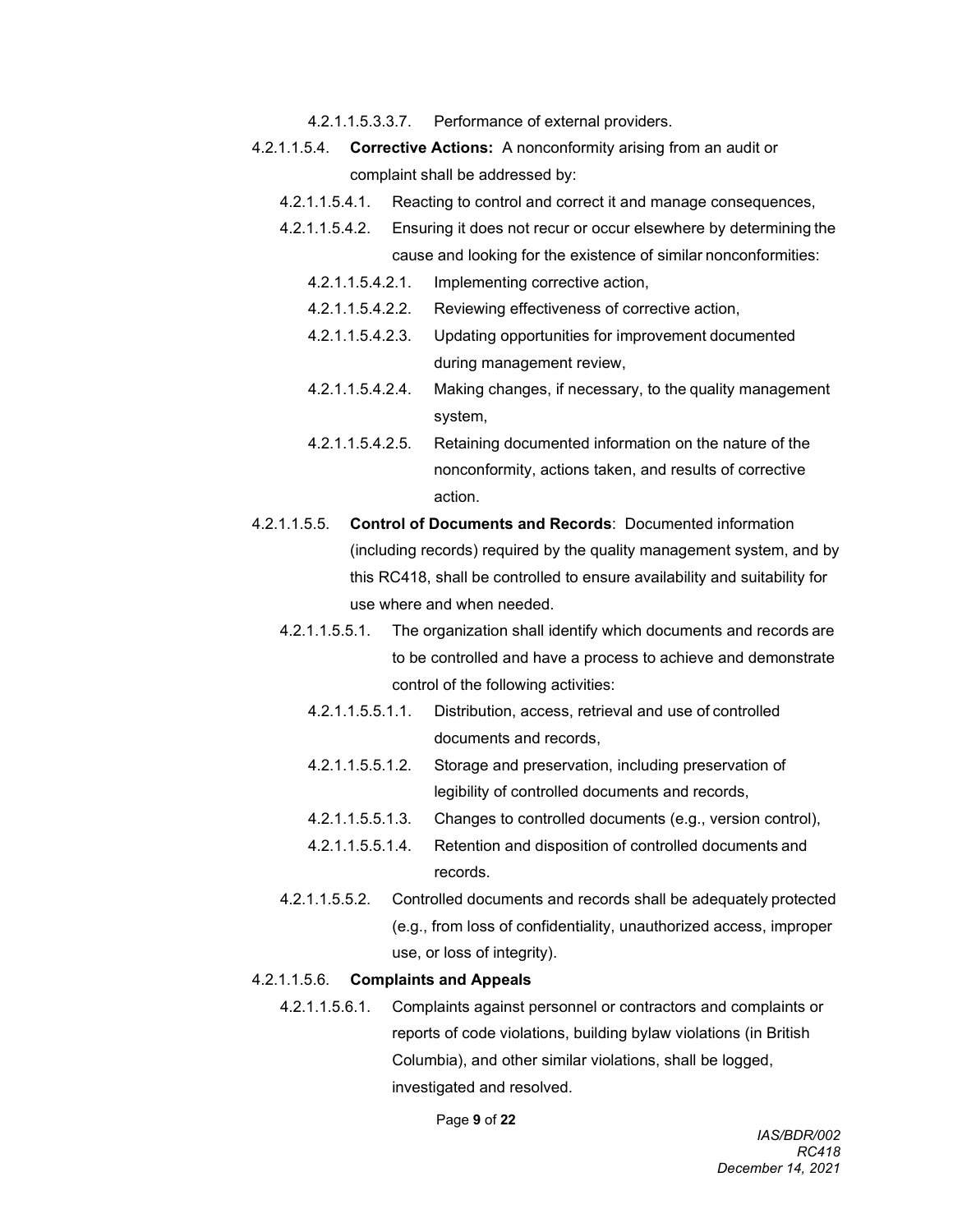- 4.2.1.1.5.6.2. There shall be evidence of the establishment of, and rules of procedure for, a board of appeals as required by Section 113 of the IBC (or Section 108 of the International Fire Code, or Section 111 of the IMPC, as applicable), or procedure for hearing and deciding appeals in accordance with applicable adopted construction code(s). There shall be a process to achieve and demonstrate that members appointed to the board of appeals are qualified to hear appeals and be impartial.
- 4.2.1.1.6. (This section intentionally left blank for future content)
- 4.2.1.1.7. (This section intentionally left blank for future content)
- 4.2.1.1.8. (This section intentionally left blank for future content)
- 4.2.1.1.9. (This section intentionally left blank for future content)
- 4.2.1.1.10. (This section intentionally left blank for future content)
- 4.2.1.1.11. (This section intentionally left blank for future content)
- 4.2.1.1.12. Have access to legal counsel and prosecution support.
- 4.2.1.1.13. Engage with stakeholders and the community (for example, by conducting stakeholder meetings, safety awareness programs and community outreach activities).

#### 4.2.1.2. **Personnel**

- 4.2.1.2.1. Have an organizational chart (or equivalent) providing employee names and titles for all full- and part-time staff positions within the code enforcement/third party organization which shows total number of employees.
- 4.2.1.2.2. Have job descriptions (or equivalent) which specify required competencies such as: minimum qualifications, education, training, technical knowledge, skills, experience, and certification and licensing requirements for all full-time and part-time employees and contract positions.
- 4.2.1.2.3. Maintain records of monitoring, education, training, technical knowledge, skills, experience, and standings of required licenses and certifications, for each person performing work for the organization.
- 4.2.1.2.4. (This section intentionally left blank for future content)
- 4.2.1.2.5. Evaluate employees regularly to ensure continued competence and compliance with all applicable organizational and legal requirements. Records of evaluations shall be maintained.
- 4.2.1.2.6. Encourage staff to obtain continuing education units (or equivalent) to maintain required certifications.
- 4.2.1.2.7. Employ or contract with a sufficient number of persons with the required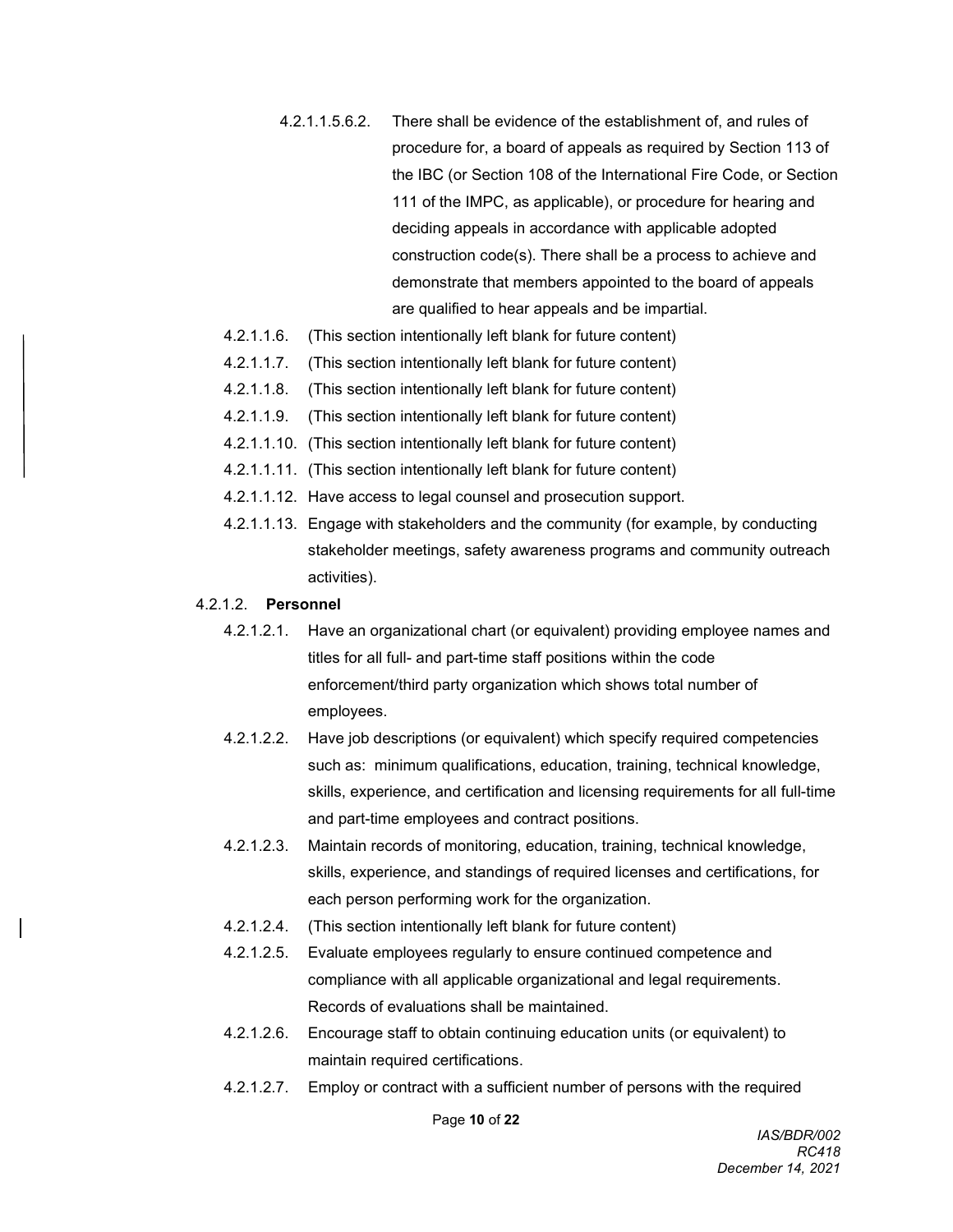competencies, including, where needed, the ability to make professional judgements, to perform the type, range and volume of services provided.

#### 4.2.1.3. **Permitting**

- 4.2.1.3.1. There shall be a process to achieve and demonstrate compliance with all applicable organizational and legal requirements for the issuance of permits.
- 4.2.1.3.2. (This section intentionally left blank for future content)
- 4.2.1.3.3. Establish, and periodically re-evaluate, in consultation with stakeholders, service goals for the issuance of permits. A minimum of two semi-annual service goals audits shall be conducted per year. Audit findings shall be documented in a summary report. Service goals shall be expressed in a quantifiable manner and specifically defined for each of the following areas:
	- 4.2.1.3.3.1. **Timeliness** (i.e., turn-around time)

**Note:** IAS recommends that the service goal for timeliness of permits should not include the time it takes to review and approve plans, since additional time to correct and re-review plans may be beyond the control of the organization. Instead, it is recommended that the "timeliness" goal for permitting be broken down into "intake" (time to review and accept an application and assign plans for review) and "issuance" (time taken to issue a permit after the plans are approved).

4.2.1.3.3.2. **Quality** (i.e., tolerance rate of errors due to staff or the system)

4.2.1.3.3.2.1. For major errors on issued permits

- 4.2.1.3.3.2.2. For minor errors on issued permits
- 4.2.1.3.3.3. **Staff Professionalism** (i.e., quality of interactions with staff)

#### 4.2.1.4. **Finance**

- 4.2.1.4.1. Budget shall be adequate to achieve and maintain service goals as defined in Section 2**.**
- 4.2.1.4.2. (This section intentionally left blank for future content)
- 4.2.1.4.3. (This section intentionally left blank for future content)
- 4.2.1.4.4. There shall be a process to achieve and demonstrate conformance with all applicable organizational and legal requirements for the establishment and collection of fees.

#### 4.2.2. **Plan Reviews**

- 4.2.2.1. There shall be a process to achieve and demonstrate compliance with all applicable organizational and legal requirements for plan reviews.
- 4.2.2.2. (This section intentionally left blank for future content)
- 4.2.2.3. There shall be a process to achieve and demonstrate compliance with all organizational and legal requirements for the approval of alternate materials and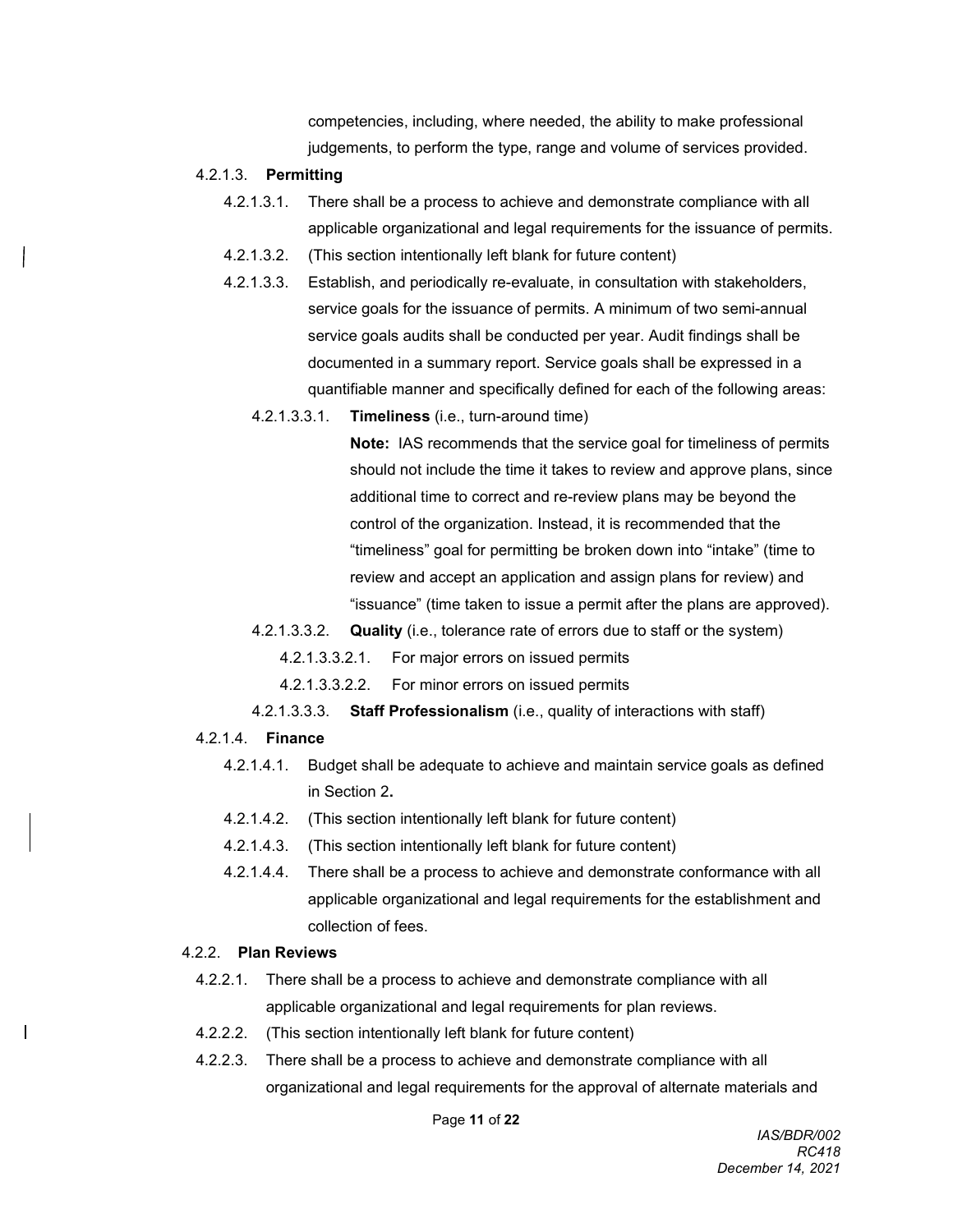methods of construction (called "alternate solutions" in British Columbia).

- 4.2.2.4. Establish, and periodically re-evaluate, in consultation with stakeholders, service goals for the performance of plan reviews. A minimum of two semi-annual service goals audits shall be conducted per year. Audit findings shall be documented in a summary report. Service goals shall be expressed in a quantifiable manner and defined in the following areas:
	- 4.2.2.4.1. **Timeliness** (i.e., turnaround time),
	- 4.2.2.4.2. **Quality** (i.e., tolerance rate for errors due to staff or the system)
		- 4.2.2.4.2.1. For zero life-safety errors missed in plan reviews. **Note:** A rate of zero (or zero percent in this category is mandatory to achieve recognition). (This may be expressed differently such as "100% correct" as long as the meaning is not changed.)
		- 4.2.2.4.2.2. For major (non-life safety) errors missed in plan reviews.
		- 4.2.2.4.2.3. For minor errors missed in plan reviews.
	- 4.2.2.4.3. **Staff Professionalism** (i.e., quality of interactions with staff) **Note:** This may also be called "Customer Service;" however, AC251 specifically allows for organizations to limit the customer's assessment of staff in terms of professional qualities (such as knowledge, attitude, responsiveness, and helpfulness). More general customer service ratings could be negatively affected by code enforcement decisions made to enhance life-safety that, through no fault of the code official, may result in increased time and cost to the customer.

#### 4.2.3. **Verification of Professional Credentials/Licenses**

- 4.2.3.1. There shall be a process to achieve and demonstrate compliance with all applicable organizational and legal requirements for the verification of builder/contractor licensing and insurance.
- 4.2.3.2. There shall be a process to achieve and demonstrate compliance with all applicable organizational and legal requirements for the verification of licenses of registered design professionals.
- 4.2.3.3. There shall be a process to achieve and demonstrate compliance with all applicable organizational and legal requirements for the verification of special inspector/special inspection agency credentials.

#### 4.2.4. **Inspections**

- 4.2.4.1. There shall be a process to achieve and demonstrate compliance with all applicable organizational and legal requirements for inspections.
- 4.2.4.2. There shall be a process to achieve and demonstrate compliance with all applicable organizational and legal requirements for overseeing inspections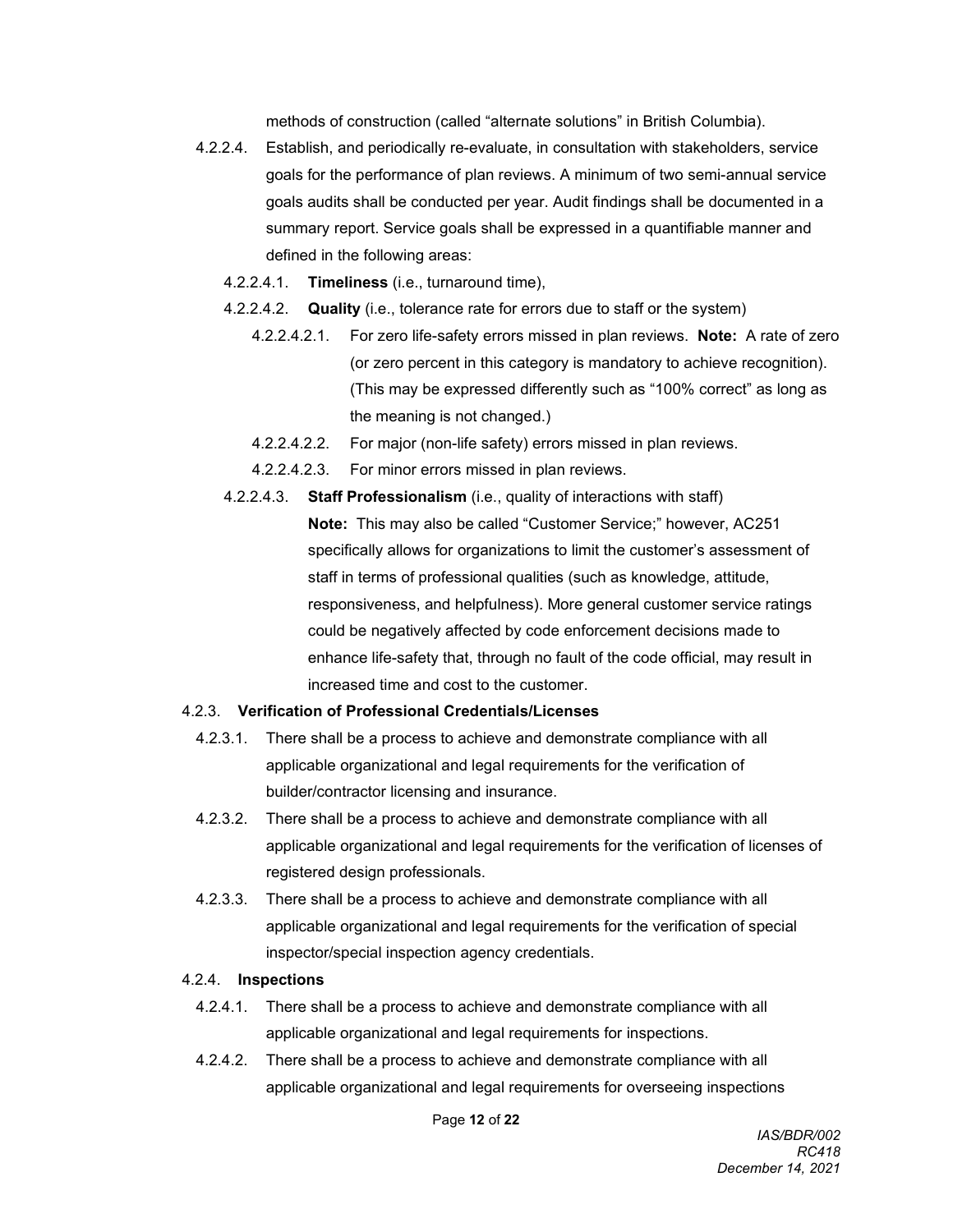provided by private inspectors hired by owners.

- 4.2.4.3. There shall be a prcess to achieve and demonstrate clear, concise and accurate inspection reports.
- 4.2.4.4. Establish, and periodically re-evaluate, in consultation with stakeholders, service goals for the performance of inspections. A minimum of two semi-annual service goals audits shall be conducted per year. Audit findings shall be documented in a summary report. Service goals shall be expressed in a quantifiable manner and defined in the following areas:
	- 4.2.4.4.1. **Timeliness** (i.e., turnaround time),
	- 4.2.4.4.2. **Quality** (i.e., tolerance rate for errors due to staff or the system).
		- 4.2.4.4.2.1. For zero life-safety errors missed during inspections. **Note:** A rate of zero (or zero percent in this category is mandatory to achieve recognition. (This may be expressed differently such as "100% correct" so long as the meaning is not changed.)
		- 4.2.4.4.2.2. For major (non-life safety) errors missed during inspections.
		- 4.2.4.4.2.3. For minor errors missed during inspections.
	- 4.2.4.4.3. **Staff Professionalism** (i.e., quality of interactions with staff)

**Note:** This may also be called "Customer Service;" however, AC251 specifically allows for organizations to limit the customer's assessment of staff in terms of professional qualities (such as knowledge, attitude, responsiveness, and helpfulness). More general customer service ratings could be negatively affected by code enforcement decisions made to enhance life-safety that, through no fault of the code official, may result in increased time and cost to the customer.

- 4.2.4.5. Where the department/division/third party is responsible for flood plain management, for construction in high-risk flood zones, Elevation Certificates shall be collected prior to issuance of the certificate of occupancy. Elevation certificates shall be permanently retained.
- 4.2.5. **Certificates of Occupancy:** Certificates of occupancy (including certificate of completion or temporary certificates of occupancy) shall be issued only after all applicable organizational and legal requirements have been met. Certificates of Occupancy shall list the information required by the administrative provisions of the adopted code (e.g., information required in IBC Section 111.2).

#### **5. ADDITIONAL INFORMATION (AS APPLICABLE)**

 $\rightarrow$ 

Any other state, provincial and national regulatory requirements.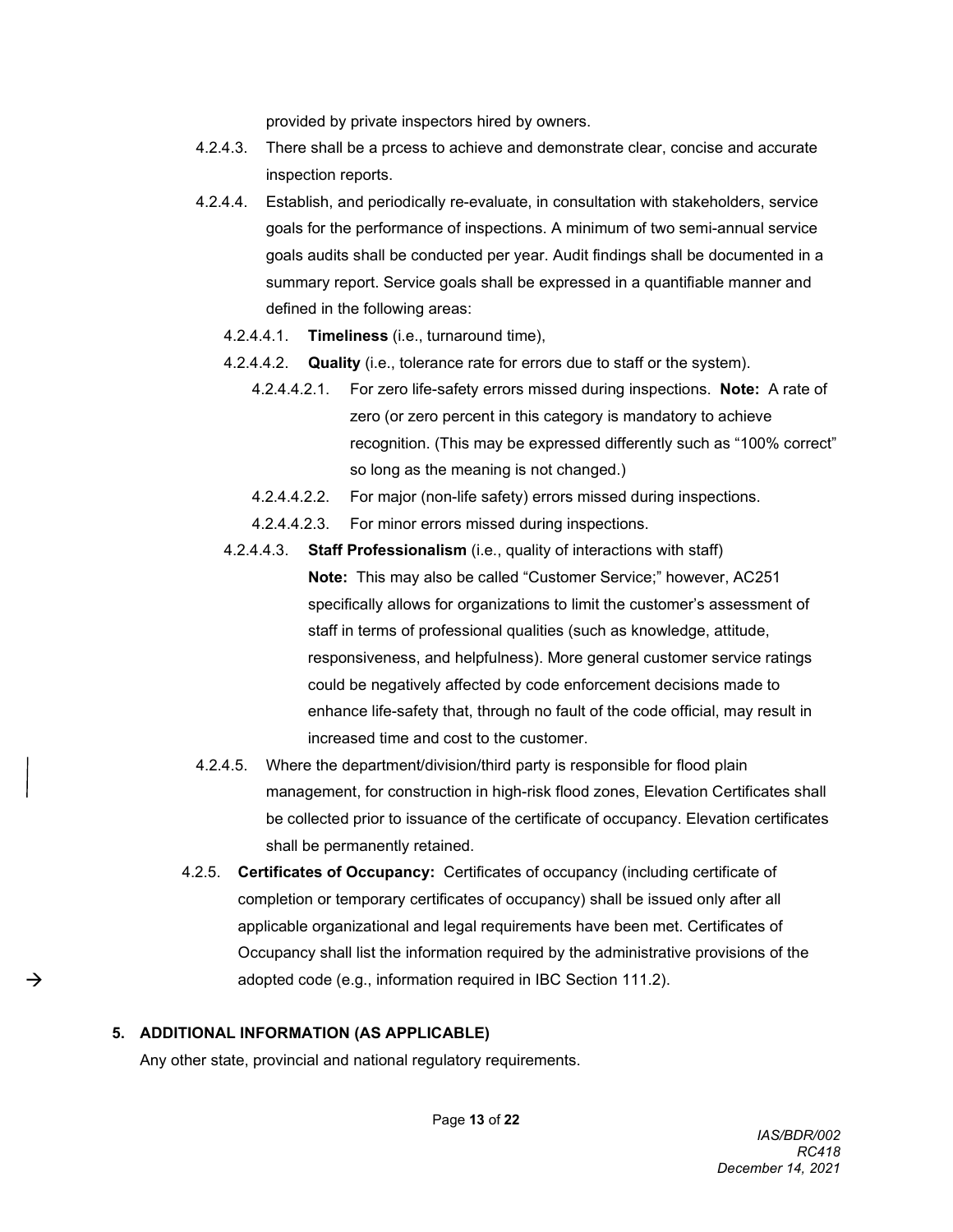# **6. LINKS TO ADDITIONAL REFERENCES**

- 6.1 **IAS – [www.iasonline.org](http://www.iasonline.or/)**
- 6.2 **International Code Council – [www.iccsafe.org](http://www.iccsafe.org/)**

*These criteria were previously issued May 2010, October 2011and December 2020.*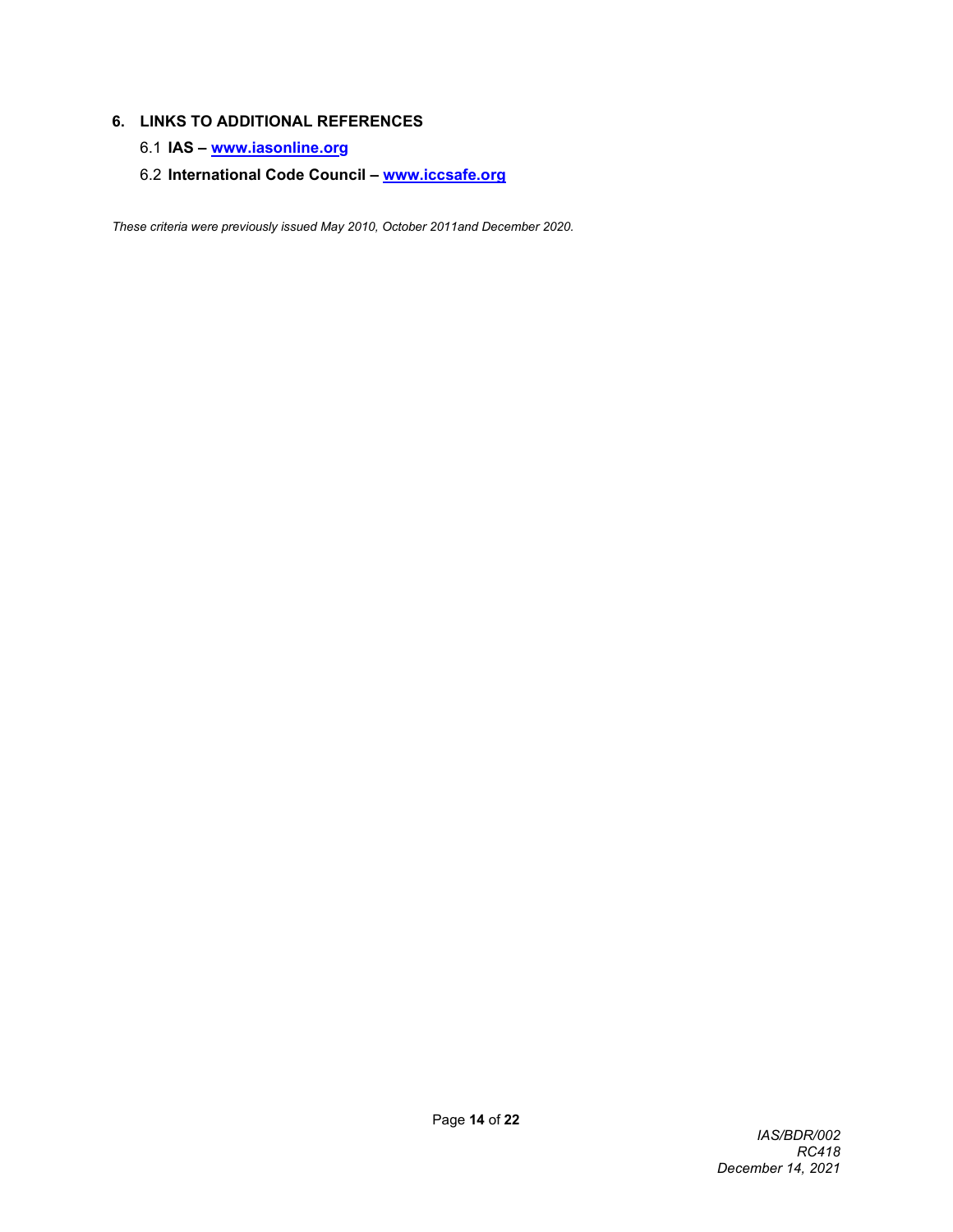# **ANNEX A**

### **REQUIREMENTS**

 $\rightarrow$ 

Building Departments must comply with Section 4 of this document (as applicable to the services provided) as well as the requirements of Annex A.

- A1 If the department performs work for other jurisdictions by local agreement, a current contract defining the scope and responsibilities shall be in effect.
- A2 Where the department/division/third party is responsible for flood plain management, negative findings (if any) identified in the most recent FEMA or State Community Assistance Visit report, where applicable, shall have been addressed or in the process of being addressed.
- A3 Department shall establish valid contracts with third-party firms, or individuals, for any outsourced activities. These firms and individuals must operate under the building department's management system and statutory/regulatory requirements applicable to the specific project(s).
- A4 Department shall adopt and enforce current national construction codes (unless otherwise justified), or a state-mandated code based on a national construction code. **Note:** The recognition certificate for recognized agencies will reflect the editions of the various codes in effect during the full evaluation.
- A5 Procedures for adopting local amendments to administrative provisions of the building and related construction codes shall be followed.
- A6 Procedures for adopting local amendments to technical provisions of the building and related construction codes shall be followed.
- A7 There shall be a process to achieve and demonstrate compliance with all applicable organizational and legal requirements for Special Inspections and Tests (i.e., IBC Chapter 17), or the equivalent requirements of other locally adopted construction code.
	- A7.1 Policies and procedures concerning the use of and requirements for special inspectors, structural observers, and approved fabricators/welders shall be established and controlled.
	- A7.2 Policies and procedures concerning accreditation requirements or field monitoring of special inspection agency work shall be established and controlled.
	- A7.3 Policies and procedures concerning acceptance of approved fabricators shall be established and controlled.
	- A7.4 Policies and procedures concerning the approval of third-party inspection and testing agencies shall be established and controlled.
	- A7.5 Policies and procedures concerning special inspector reporting requirements shall be established and controlled.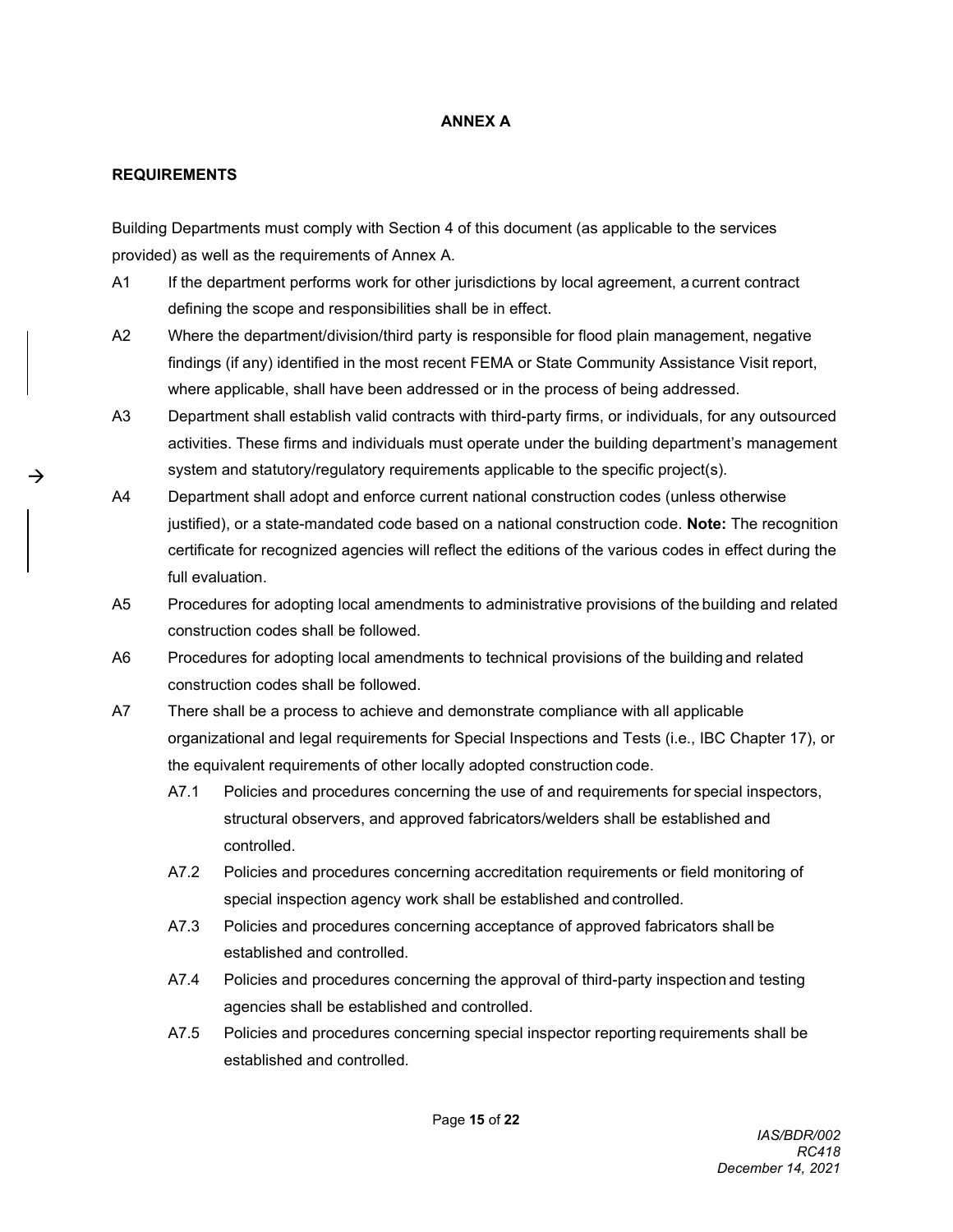# **ANNEX B**

### **REQUIREMENTS**

Third-party Providers of Building Department Services must comply with Section 4 of this document (as applicable to the services provided) as well as the requirements of Annex B.

- B1 List of duly adopted construction codes used as a basis for the services provided by the thirdparty service provider shall be provided.
- B2 Procedures followed for maintaining awareness of local amendments to any administrative provisions of the building code, fire code and related constructioncodes shall be documented.
- B3 Procedures followed for maintaining awareness of local amendments to any technical provisions of the building code, fire code and related construction codes shall be documented.
- B4 Where the third party is responsible for flood plain management, the method for implementation of applicable Federal Emergency Management Agency (FEMA) requirements, as applicable, shall be provided (if any).
- B5 There shall be a process to achieve and demonstrate compliance with all applicable organizational and legal requirements for Special Inspections and Tests (i.e., IBC Chapter 17), or the equivalent requirements of the locally adopted construction code.
	- B5.1 Policies and procedures concerning the use of and requirements for special inspectors, structural observers, and approved fabricators/welders shall be established and controlled.
	- B5.2 Policies and procedures concerning accreditation requirements for field monitoring of special inspection agency work shall be established and controlled.
	- B5.3 Policies and procedures concerning acceptance of approved fabricators shall be established and controlled.
	- B5.4 Policies and procedures concerning the approval of third-party inspection and testing agencies shall be established and controlled.
	- B5.5 Policies and procedures concerning special inspector reporting requirements shall be established and controlled.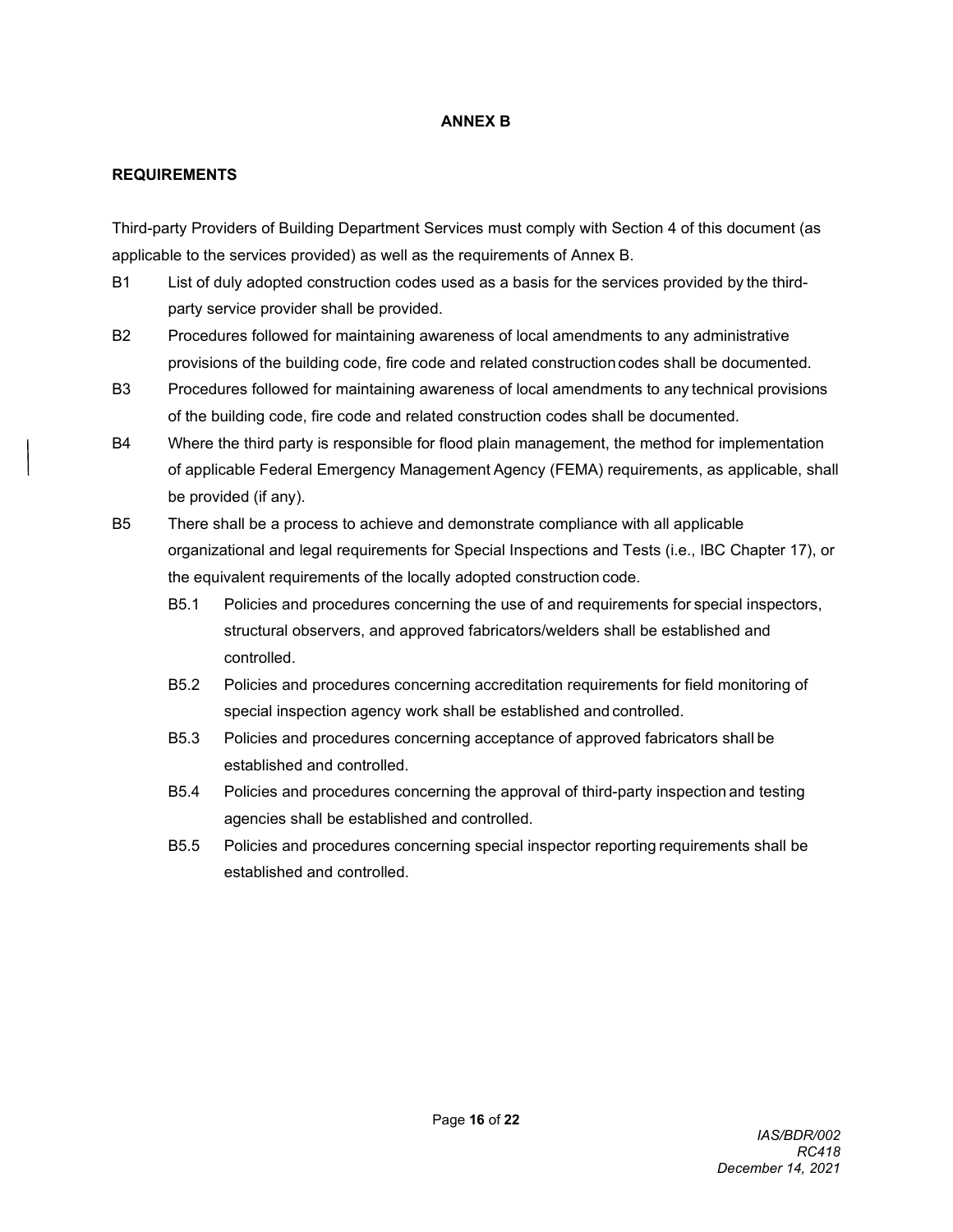# **ANNEX C**

# **REQUIREMENTS**

Building Departments in British Columbia, Canada, must comply with Section 4 of this document (as applicable to the services provided) as well as the requirements of Annex C.

- C1 Evidence shall be provided of adoption of current Provincial Building Code or sections thereof or the *Vancouver Building By-law.*
- C2 Construction-related and building bylaws shall be provided.
- C3 Process for verification of areas of practice for registered professionals shall be documented and followed.
- C4 Process for verification of credentials of agencies/individuals conducting field reviewshall be documented and followed.
- C5 Use of and compliance with regulatory requirements regarding field review (as defined Special Inspection/Field Review in Section 2), shall be demonstrated.
	- C5.1 Use of and requirements for registered professionals and consultants shall be documented and followed.
	- C5.2 Procedures for approving third-party inspection and testing agencies shall be documented and followed.
	- C5.3 Field review reporting requirements, including collection of letters of assurance as required by British Columbia Building Code and applicable Building Bylaw(s), shall be documented and followed.
- C6 There shall be evidence of the establishment of, and rules of procedure for, an appeals process.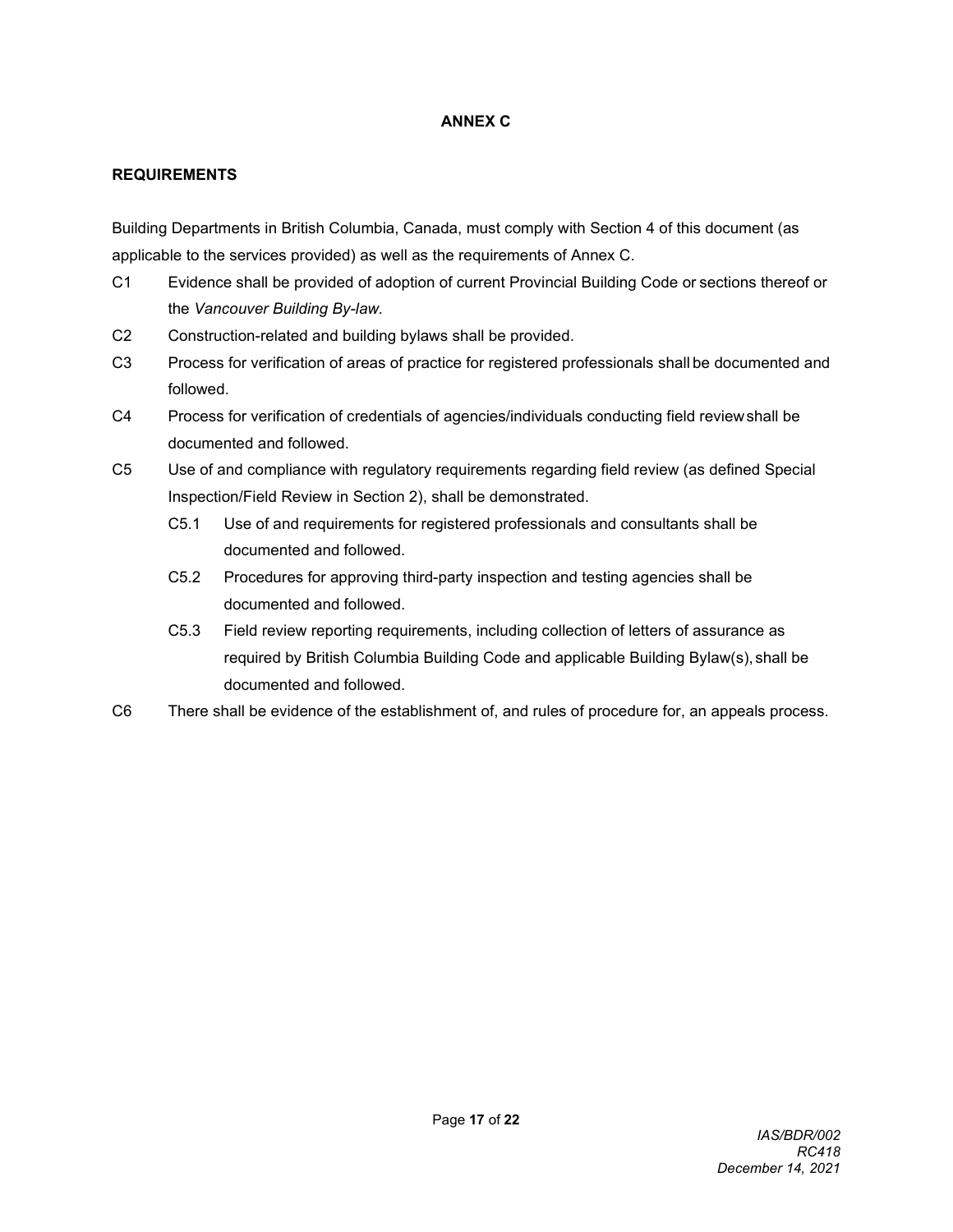#### **ANNEX D**

#### **REQUIREMENTS**

Organizations seeking accreditation of Property Maintenance Code Enforcement Inspections shall comply with Section 4 of this document (as applicable to services provided) as well as the requirements of Annex D.

- D1 There shall be enabling state laws, codes and/or ordinances and regulations that define nuisances, substandard conditions, and other property maintenance requirements to be enforced.
- D2 There shall be a process to achieve and demonstrate compliance with all applicable organizational and legal requirements for accessing properties, buildings andstructures for the purpose of code enforcement (including securing access when right of entry is denied).
- D3 There shall be a process to achieve and demonstrate compliance with all applicable organizational and legal requirements for performing property maintenance inspections.
- D4 There shall be a process to achieve and demonstrate compliance with allapplicable organizational and legal requirements for issuing notices or orders.
- D5 There shall be a process to achieve and demonstrate compliance with all applicable organizational and legal requirements for issuing citations, assessing fines and monetary penalties, recovering unpaid fines and penalties, and filing liens against properties.
- D6 There shall be a process to achieve and demonstrate compliance with all applicable organizational and legal requirements for the abatement of violations when voluntary compliance is not achieved.
- D7 There shall be a process to achieve and demonstrate compliance with all applicable organizational and legal requirements for structures or equipment determined to be unsafe, unfit for occupancy, or unlawful.
- D8 There shall be a process to achieve and demonstrate compliance with all applicable organizational and legal requirements for responses to eminent danger.
- D9 There shall be a process to achieve and demonstrate compliance with allapplicable organizational and legal requirements for securing or demolishing a structure.
- D10 There shall be a process to achieve and demonstrate compliance with all applicable organizational and legal requirements for the recovery of costs, as allowed, ofemergency repairs, closing or demolishing structures, etc.
- D11 Establish, and periodically re-evaluate, in consultation with stakeholders, service goals for the performance of inspections. A minimum of two semi-annual service goals audits shall be conducted per year. Remedial action shall be taken as necessary. Service goals shall be expressed in a quantifiable manner and defined for each of the following areas:
	- D11.1 **Timeliness** (i.e., turnaround/response time)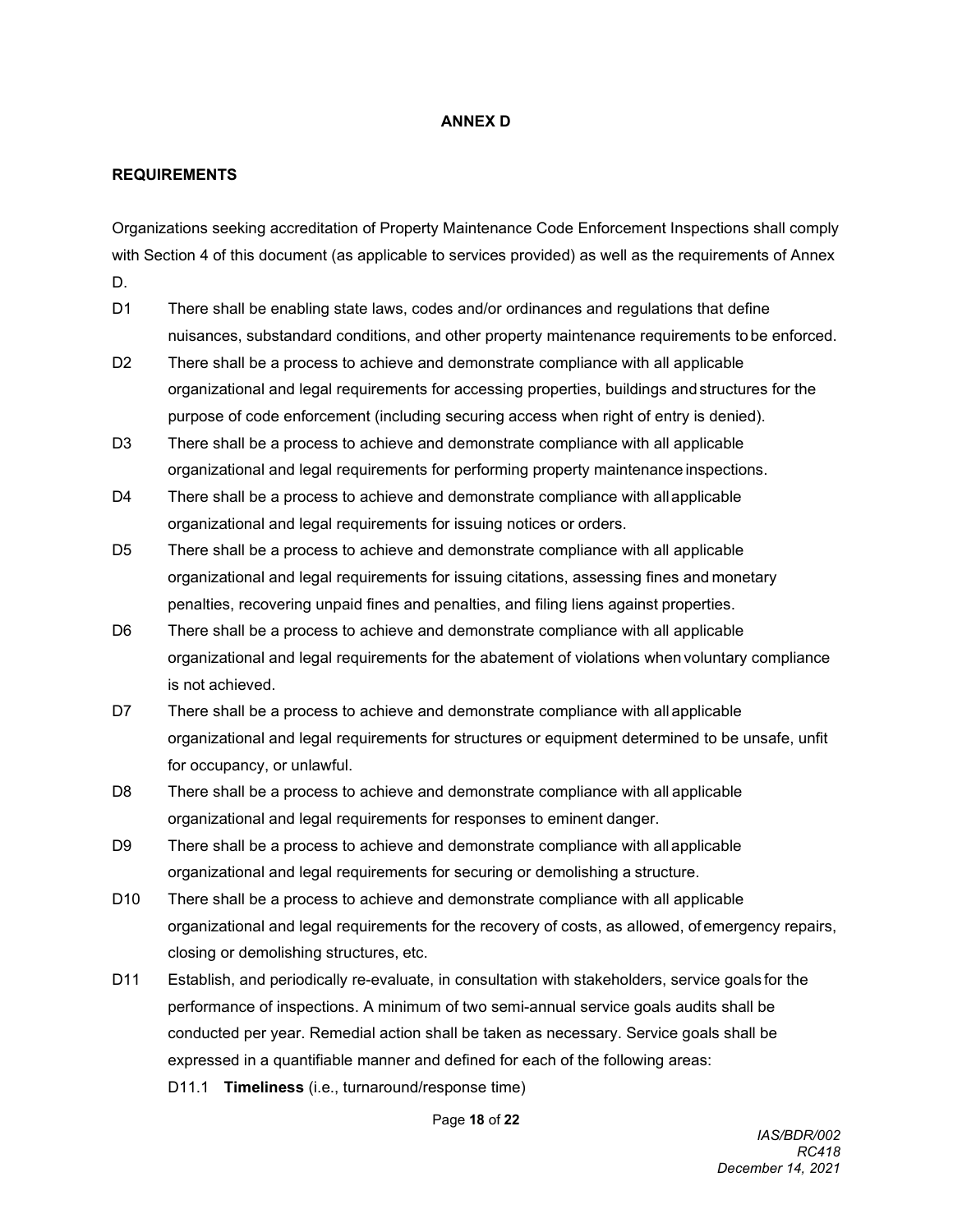- D11.2 **Quality** (i.e., tolerance rate for errors due to staff or the system)
	- D11.2.1 For zero life-safety errors missed during inspections **Note:** A rate of zero (or zero percent) in this category is mandatory to achieve accreditation. (This may be expressed differently—such as "100% correct," etc.—so long as the meaning is not changed.)
	- D11.2.2 For major (non-life safety) errors missed during inspections
	- D11.2.3 For minor errors missed during **i**nspections
- D11.3 **Staff Professionalism** (i.e., quality of interactions with staff)

**Note**: This may also be called "Customer Service;" however, AC251 specifically allows for organizations to limit the customer's assessment of staff in terms of professional qualities (such as knowledge, attitude, responsiveness and helpfulness). More general customer service ratings could be negatively affected by code-enforcement decisions made to enhance life safety that, through no fault of the code official, may result in increased time or cost to the customer.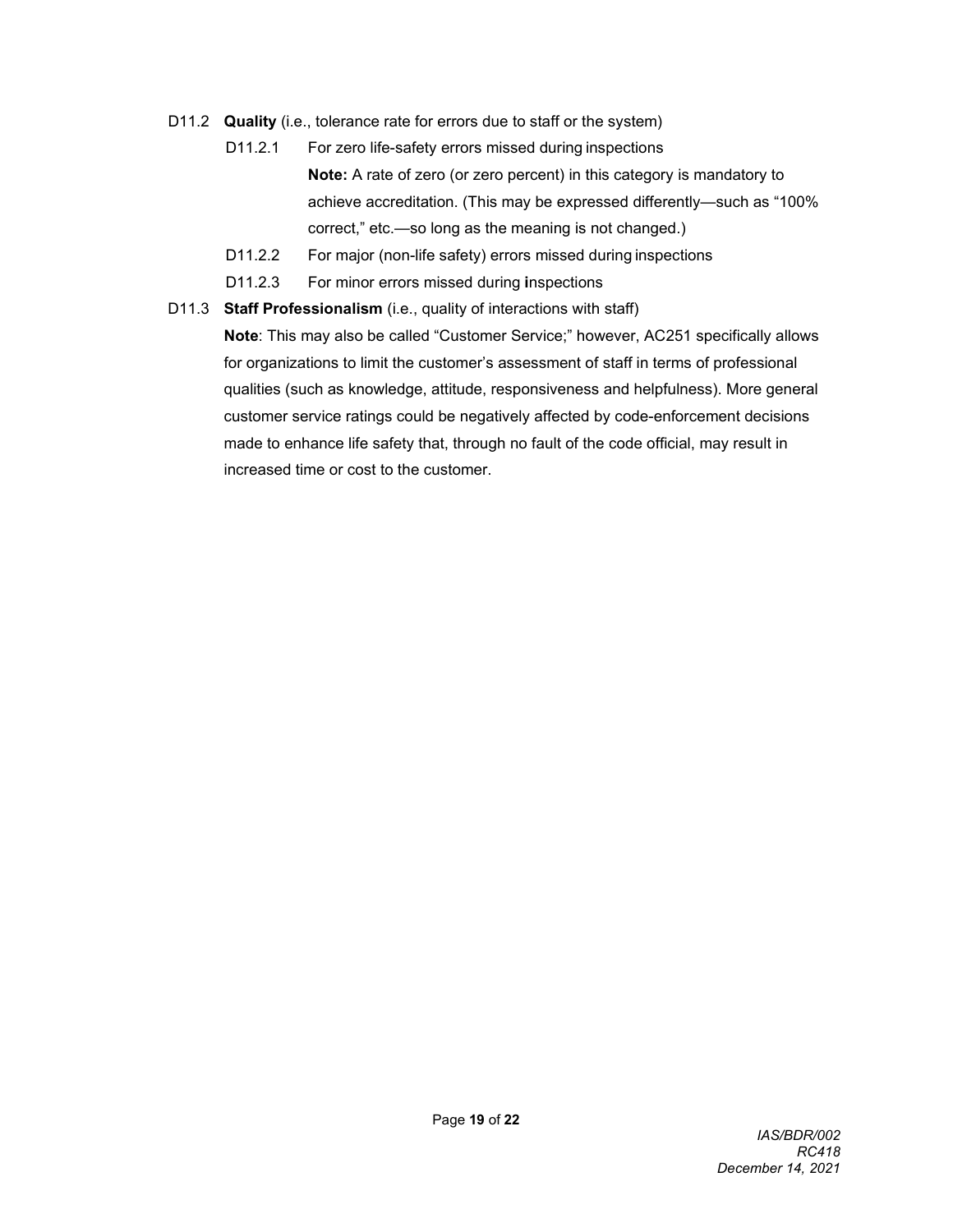### **ANNEX E**

# **AC251 ACCREDITATION CRITERIA EXCLUDED FROM RC418 BUILDING DEPARTMENT RECOGNITION CRITERIA**

# 4.2.1 **BUILDING/PROPERTY MANITENANCE CODE ENFORCEMENT—ADMINISTRATION**

### 4.2.1.1 **GENERAL OPERATIONS**

- 4.2.1.1.4 The organization shall document and communicate its requirements for impartiality and nondiscrimination.
- 4.2.1.1.5 There shall be established and maintained a quality management system capable of achieving the consistent fulfillment of the requirements of the accreditation criteria (AC251) and shall address the following:
	- 4.2.1.1.5.2 **Internal Audits:** Only the language "to provide information on whether the quality management system conforms to its own requirements for its quality management system and the requirements of AC251 and is effectively implemented and maintained."

#### 4.2.1.1.5.3 **Management Reviews**

- 4.2.1.1.5.3.2 Examine changes in external and internal issues relevant to the quality management system.
- 4.2.1.1.5.3.3 Review information on the performance and effectiveness of the quality management system, including trends in: Process performance.
- 4.2.1.1.5.3.4 Examine adequacy of resources.
- 4.2.1.1.5.3.5 Consider risks and opportunities for improvement.
- 4.2.1.1.5.3.6. Document, and retain, decisions and actions related to:
	- 4.2.1.1.5.3.6.1 Opportunities for improvement,
	- 4.2.1.1.5.3.6.2 Need for changes to quality management system,
	- 4.2.1.1.5.3.6.3 Resource needs.
- 4.2.1.1.6 Provide suitable and adequate facilities and equipment to enable all work to be carried out in a competent and safe manner. All equipment shall be maintained in accordance with applicable organizational requirements and instructions shall be assessed periodically to ensure continued suitability, and defective equipment replaced or repaired in a timely manner.
- 4.2.1.1.7 Identify which tools and equipment require calibration and maintain records of required calibrations.
- 4.2.1.1.9 Data (such as that related to plan reviews, permitting, inspections, etc.,) shall be tracked to allow for analysis and improvement in workflows and/or staff or stakeholder training/education.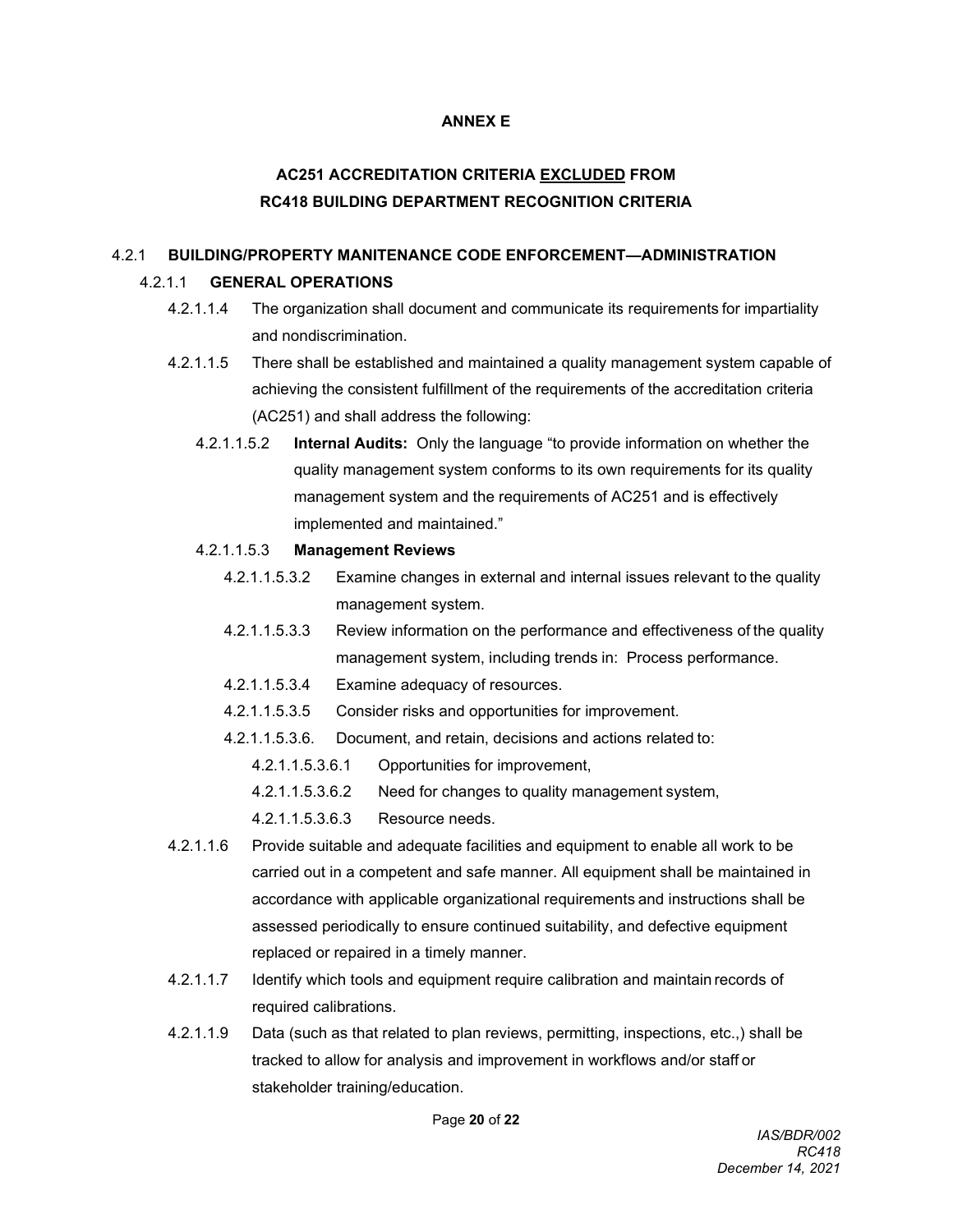4.2.1.1.10 Be provided adequate information technology (IT) support.

# 4.2.1.2 **PERSONNEL**

- 4.2.1.2.4 Staff shall be trained periodically on the organization's requirements for staff impartiality (as defined in Section 2).
- 4.2.1.2.7 Encourage staff participation in code development activities.

# 4.2.1.3 **PERMITTING**

- 4.2.1.3.2 There shall be a process to achieve and demonstrate compliance with all applicable organizational and legal requirements for issuing permits for *designated historic buildings* (or equivalent)
- 4.2.1.3.3 Delete the sentence: "There shall be a program to regularly monitor performance toward meeting stated goals and take remedial actions as necessary." and add the sentence: "A minimum of two semi-annual service goals audits shall be conducted per year."
- 4.2.1.3.4 There shall be a process to achieve and demonstrate compliance with all applicable organizational and legal requirements for expired or inactive permits.

# 4.2.1.4 **FINANCE**

4.2.1.4.1 Delete the language: "shall take into consideration risks affecting services provided…".

> *[Comment:The intent of excluding this language is to eliminate the AC251 requirement that risk assessment be incorporated into the budget process for Recognition. The revised sentence reads: "Budget shall be adequate to achieve and maintain service goals is defined in Section 2."]*

# 4.2.2 **PLAN REVIEWS**

- 4.2.2.2 There shall be a process to achieve and demonstrate compliance with all applicable organizational and legal requirements for partial plan approvals or deferred submittals.
- 4.2.2.4 Delete the sentence: "There shall be a program to regularly monitor performance toward meeting stated goals and take remedial actions as necessary." and add "Establish, and periodically re-evaluate, in consultation with stakeholders, service goals for the performance of plan reviews. A minimum of two semi-annual service goals audits shall be conducted per year. Audit findings shall be documented in a summary report."

# 4.2.4 **INSPECTIONS**

4.2.4.4. Delete the sentence: "There shall be a program to regularly monitor performance toward meeting stated goals and take remedial actions as necessary." and add "Establish, and periodically re-evaluate, in consultation with stakeholders, service goals for the performance of inspections. A minimum of two semi-annual service goals audits shall be conducted per year. Audit findings shall be documented in a summary report."